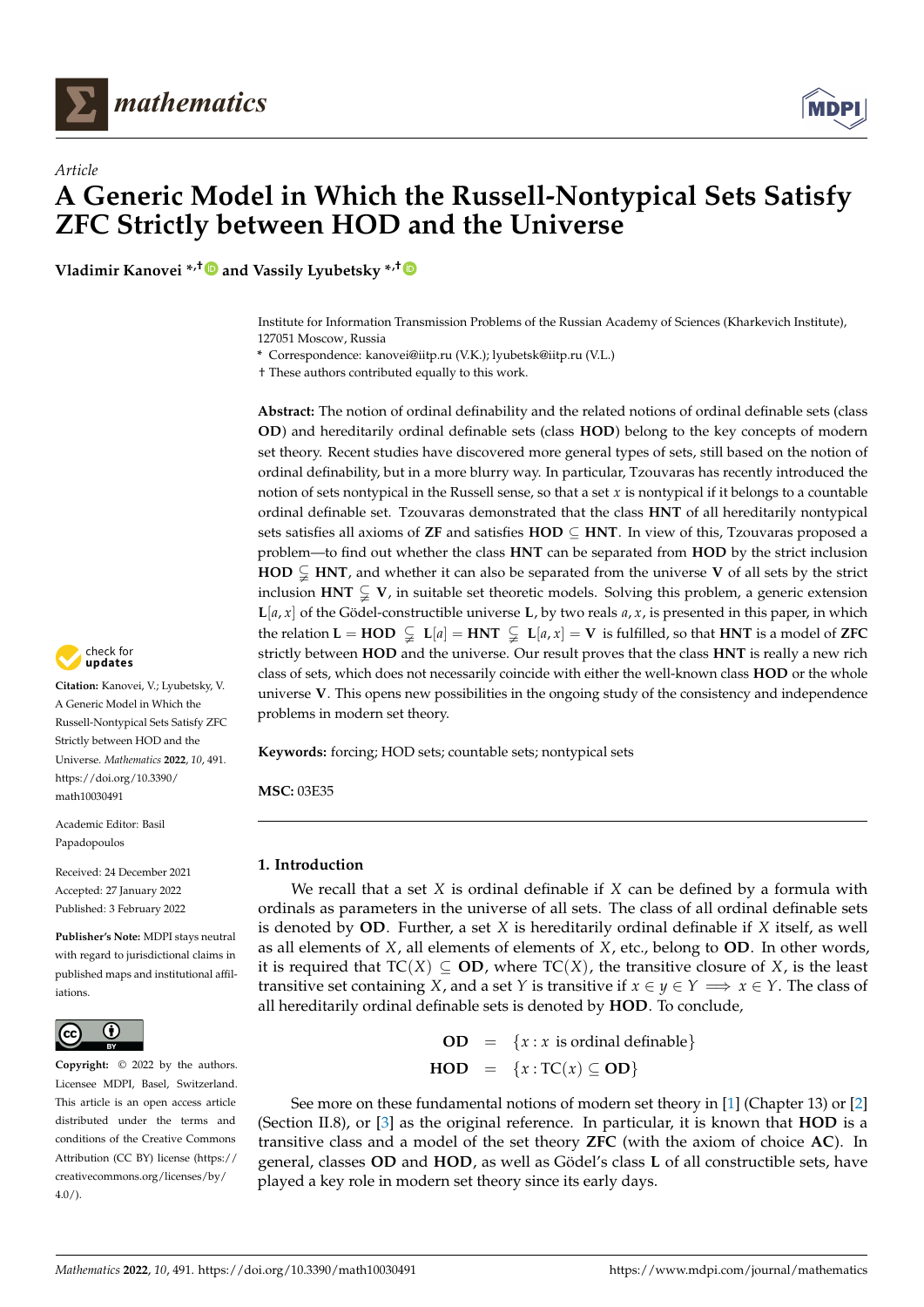Research in recent years has brought to the fore some other notions of definability, such as algebraic definability studied in [\[4–](#page-14-3)[6\]](#page-14-4), blurry definability of [\[7\]](#page-14-5), and finally nontypicality in the sense of Russell, introduced by Tzouvaras [\[8,](#page-14-6)[9\]](#page-14-7). Our paper is dedicated to this last concept. By Tzouvaras, a set *x* is nontypical, for short  $x \in NT$ , if it belongs to a countable ordinal definable set *Y*. A set *x* is hereditarily nontypical, for short  $x \in HNT$ , if it itself, all its elements, elements of elements, and so on, are all nontypical—in other words, it is required that the transitive closure  $TC(x)$  satisfy  $TC(x) \subseteq NT$ . To conclude,

> **NT** =  $\{x : \exists Y(Y \text{ is countable and ordinal definable, and } x \in Y)\}\$ **HNT** =  $\{x : \text{TC}(x) \subseteq \textbf{NT}\}\$

Tzouvaras [\[8](#page-14-6)[,9\]](#page-14-7) connected these notions with some philosophical and mathematical ideas of Bertrand Russell and works of van Lambalgen [\[10\]](#page-14-8) et al. on the concept of randomness. They contribute to the ongoing study of important classes of sets in the set theoretic universe **V** which themselves satisfy the axioms of set theory, similarly to Gödel's class **L** and the class **HOD**. The class **HNT** is transitive and, as shown in [\[9\]](#page-14-7), satisfies all axioms of **ZF** (the axiom of choice **AC** not included).

It is customary in modern set theory (see e.g.,  $[1,2,11,12]$  $[1,2,11,12]$  $[1,2,11,12]$  $[1,2,11,12]$ ) that any new class of sets is checked in terms of relations with already known classes. In that respect, Tzouvaras [\[9\]](#page-14-7) established the non-strict inclusion  $HOD \subseteq HNT$ , and proposed a problem: to find out whether the class **HNT** can be separated from **HOD** by the strict inclusion **HOD**  $\subsetneq$  **HNT**, and can also be separated from the universe **V** of all sets by the strict inclusion **HNT**  $\subsetneq$  **V**, in suitable set theoretic models.

<span id="page-1-1"></span>**Problem 1** (Tzouvaras [\[9\]](#page-14-7), 2.15)**.** *Does there exist a model of* **ZFC** *in which the class* **HNT** *satisfies the strict double inclusion*  $\text{HOD} \subsetneq \text{HNT} \subsetneq \text{V}$ ?

The following theorem answers this important problem in the affirmative.

<span id="page-1-0"></span>**Theorem 1.** Let  $\mathbb{C} = \omega^{\lt \omega}$  be the Cohen forcing for adding a generic real  $x \in \omega^{\omega}$  to **L**. There *is a forcing notion*  $\mathbb{P} \in \mathbf{L}$ *, which consists of Silver trees, and such that if a pair of reals*  $\langle a, x \rangle$  *is*  $(\mathbb{P} \times \mathbb{C})$ -generic over **L** then it is true in **L**[*a*, *x*] that

$$
\mathbf{L} = \mathbf{HOD} \quad \subsetneq \quad \mathbf{L}[a] = \mathbf{HNT} \quad \subsetneq \quad \mathbf{V} = \mathbf{L}[a, x]. \tag{1}
$$

This is the main conclusion of this paper: the relation [\(1\)](#page-0-0) provides the double separation property required. Note that the class  $HNT = L|a|$  by [\(1\)](#page-0-0) satisfies **ZFC**, not merely **ZF**, in the model  $\mathbf{L}[a, x]$  of the theorem, which is an additional advantage of our result.

To prove the theorem, we make use of a forcing notion  $\mathbb P$  introduced in [\[13\]](#page-14-11) in order to define a generic real  $a \in 2^{\omega}$  whose  $E_0$ -equivalence class  $[a]_{E_0}$  is a lightface  $\Pi_2^1$  (hence **OD**) set of reals with no **OD** element. (We recall that the equivalence relation  $E_0$  is defined on  $2^{\omega}$  so that *x* E<sub>0</sub> *y* iff *x*(*k*) = *y*(*k*) for all but finite *k*.) This property of  $\mathbb{P}$  is responsible for a P-generic real *a* to belong to **HNT**, and ultimately to  $\mathbf{L}[a] \subseteq \mathbf{HNT}$ , in  $\mathbf{L}[a, x]$ . This will be based on some results on Silver trees and Borel functions in Sections [2–](#page-2-0)[4.](#page-4-0) The construction of  $\mathbb P$  in **L** is given in Sections [5](#page-6-0) and [6.](#page-8-0) The proof that  $\mathbf L[a] \subseteq \mathbf H\mathbf{NT}$  in  $\mathbf L[a, x]$  follows in Section [8.](#page-11-0)

The inverse inclusion **HNT**  $\subseteq L[a]$  in  $L[a, x]$  will be proved in Section [9](#page-12-0) on the basis of our earlier result [\[14\]](#page-14-12) on countable **OD** sets in Cohen-generic extensions.

See flowchart of the proof of Theorem [1](#page-1-0) on page [3,](#page-2-1) Figure [1.](#page-2-1)

The reader envisaged is assumed to have some knowledge of the pointset topology of the Baire space  $\omega^{\omega}$  (we give [\[15\]](#page-14-13) and [\[1\]](#page-14-0) [Chapter 11] as references) along with some basic knowledge of forcing and Gödel's constructibility (we give [\[1,](#page-14-0)[2,](#page-14-1)[16\]](#page-14-14) as references).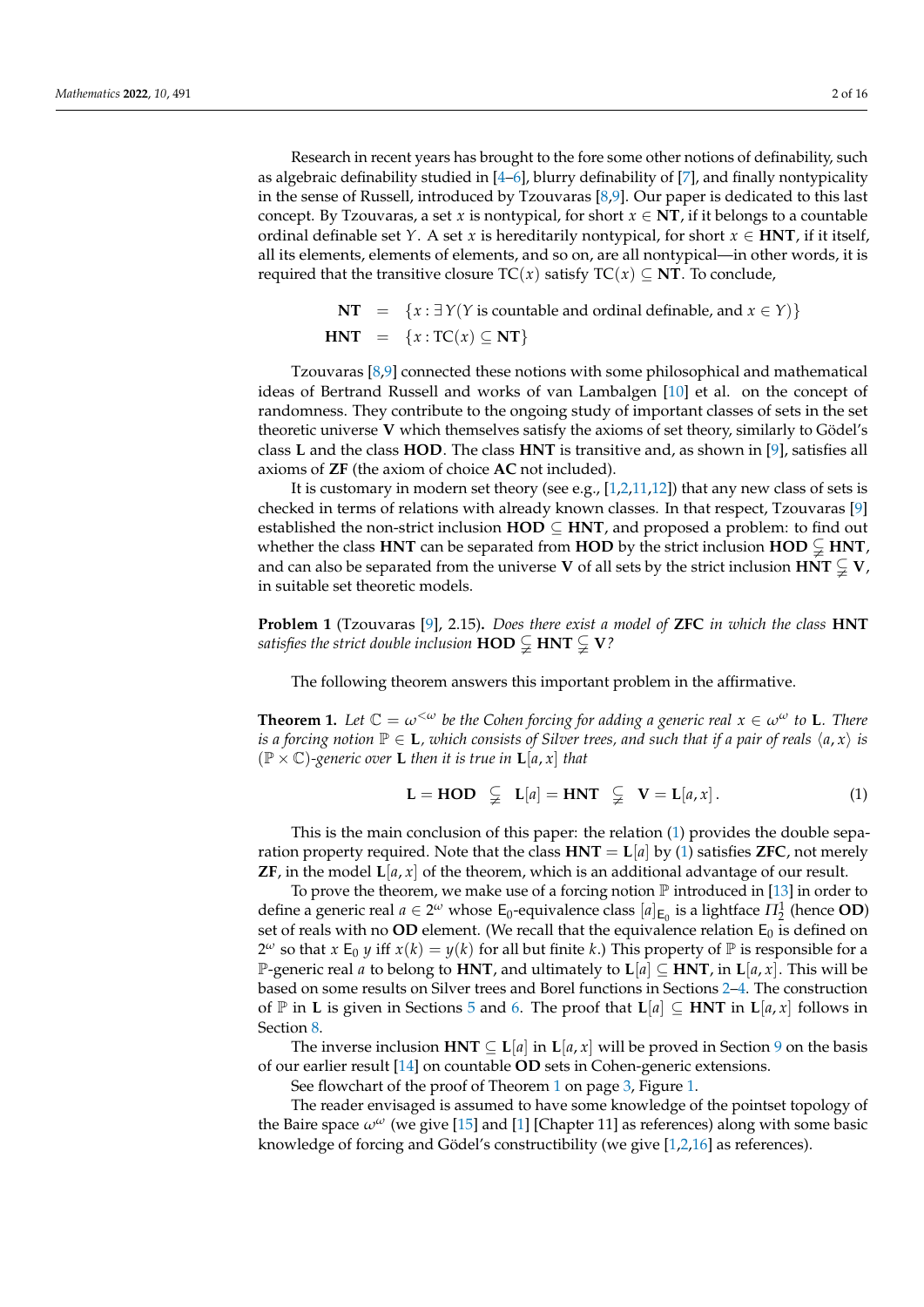<span id="page-2-1"></span>

**Figure 1.** Flowchart of the proof of Theorem [1.](#page-1-0)

#### <span id="page-2-0"></span>**2. Silver Trees**

The proof of Theorem [1](#page-1-0) in this paper will involve a forcing notion  $\mathbb P$  which consists of Silver trees. Here, we recall the relevant notation.

By 2 <sup>&</sup>lt;*<sup>ω</sup>* we denote the set of all *tuples* (finite sequences) of terms 0, 1, including the empty tuple  $\Lambda$ . The length of a tuple *s* is denoted by 1h *s*, and  $2^n = \{s \in 2^{< \omega} : \text{1h } s = n\}$ (all tuples of length *n*). A tree  $\emptyset \neq T \subseteq 2^{<\omega}$  is a perfect tree, symbolically  $T \in \textbf{PT}$ , if it has no endpoints and isolated branches. In this case, the set

$$
[T] = \{a \in 2^{\omega} : \forall n (a \upharpoonright n \in T)\}\tag{2}
$$

of all branches of *T* is a perfect set in  $2^{\omega}$ . If  $u \in T \in PT$ , then

$$
T \upharpoonright u = \{ s \in T : u \subset s \lor s \subseteq u \} \in PT \tag{3}
$$

is a portion of *T*. A tree  $S \subseteq T$  is clopen in *T* iff it is equal to the union of a finite number of portions of *T*. This is equivalent to [*S*] being clopen in [*T*] as a pointset in  $2^{\omega}$ .

<span id="page-2-2"></span>**Definition 1.** *A tree*  $T \in \textbf{PT}$  *is a* Silver tree, symbolically  $T \in \textbf{ST}$ , if there is an infinite sequence *of tuples*  $u_k = u_k(T) \in 2^{<\omega}$ , such that T consists of all tuples of the form

$$
s = u_0^\frown i_0^\frown u_1^\frown i_1^\frown u_2^\frown i_2^\frown \dots^\frown u_n^\frown i_n
$$

*and their sub-tuples, where*  $n < \omega$  *and*  $i_k = 0, 1$ *.* 

Note that the stem  $\text{stem}(T) = u_0(T)$  of any tree  $T \in \text{ST}$  is equal to the largest tuple  $s \in T$ with  $T = T\upharpoonright_{s}$ , and  $[T]$  consists of all infinite sequences  $a = u_0 \uparrow i_0 \uparrow u_1 \uparrow i_1 \uparrow u_2 \uparrow i_2 \uparrow \cdots \in 2^\omega$ , where  $i_k = 0, 1, \forall k$ . We further put

$$
\mathrm{spl}_n(T) = \ln u_0 + 1 + \ln u_1 + 1 + \cdots + \ln u_{n-1} + 1 + \ln u_n, \tag{4}
$$

the *n*-th *splitting level* of a Silver tree *T*. In particular,  $\text{spl}_0(T) = \text{lh } u_0$ .

**Action.** Let  $\sigma \in 2^{<\omega}$ . If  $v \in 2^{<\omega}$  is another tuple of length  $\ln v \geq \ln \sigma$ , then the tuple  $v' = \sigma \cdot v$  of the same length  $\ln v' = \ln v$  is defined by  $v'(i) = v(i) + i2 \sigma(i)$  (addition modulo 2) for all  $i <$  lh  $\sigma$ , but  $v'(i) = v(i)$  whenever lh  $\sigma \leq i <$  lh  $v$ . If lh  $v <$  lh  $\sigma$ , then we just define  $\sigma \cdot v = (\sigma | \ln v) \cdot v$ .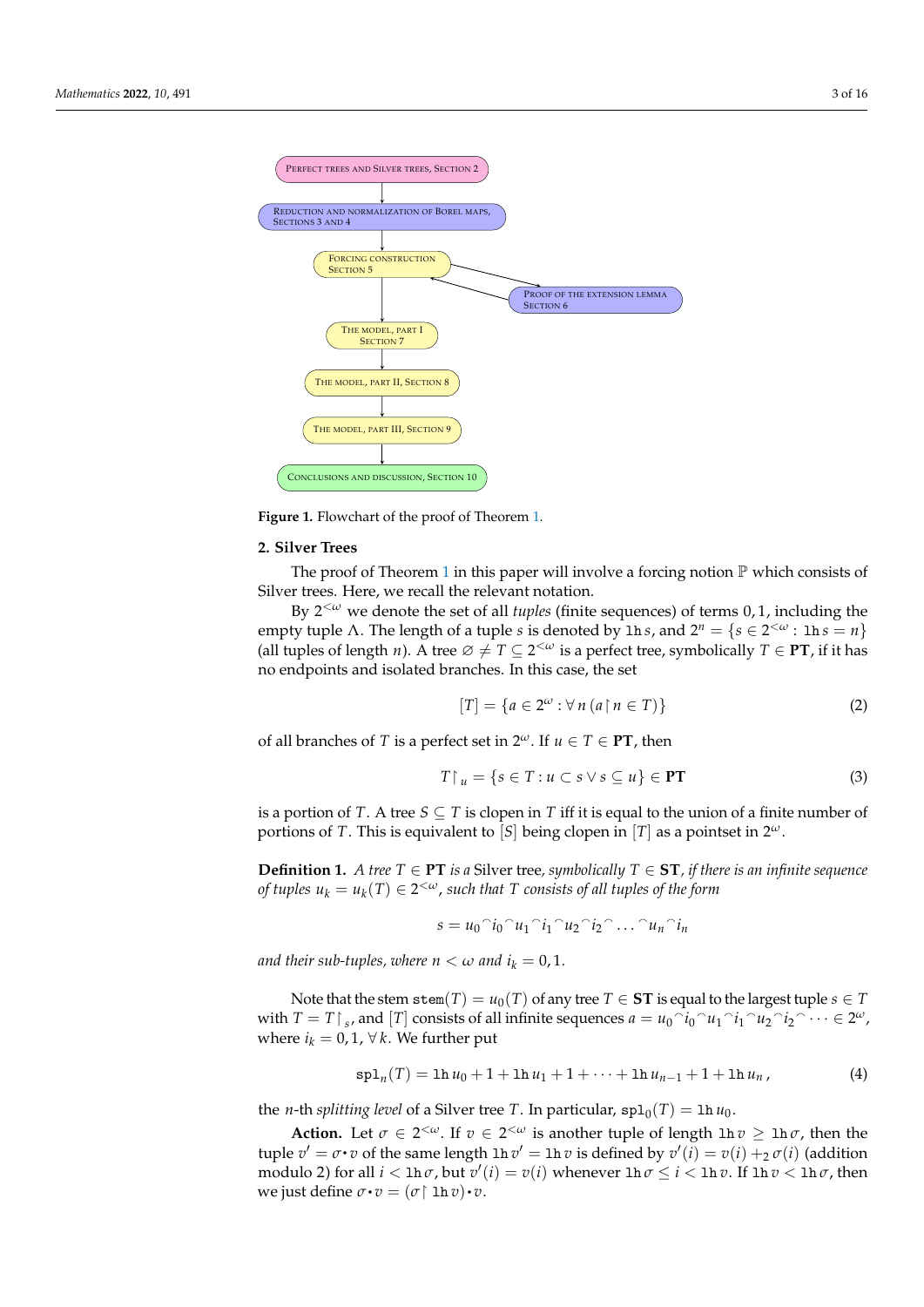If  $a \in 2^{\omega}$ , then similarly  $a' = \sigma \cdot a \in 2^{\omega}$ ,  $a'(i) = a(i) +_2 \sigma(i)$  for  $i < \ln \sigma$ , but  $a'(i) = a(i)$  for  $i \geq \ln \sigma$ . If  $T \subseteq 2^{<\omega}$ ,  $X \subseteq 2^\omega$ , then the sets

$$
\sigma \cdot T = \{ \sigma \cdot v : v \in T \} \quad \text{and} \quad \sigma \cdot X = \{ \sigma \cdot a : a \in X \}
$$
 (5)

are *shifts* of the tree *T* and the set *X* accordingly.

According to [\(ii\)](#page-3-0) of the next lemma (Lemma 3.4 in [\[17\]](#page-14-15)), all portions  $T|_s$ , of the same level, of any Silver tree  $T \in ST$  are shifts of each other, or saying it differently,  $T$  can be recovered from any its portion. This is not true for arbitrary trees in **PT**, of course.

<span id="page-3-0"></span>**Lemma 1.** (i) *If*  $s \in T \in \mathbf{ST}$  *and*  $\sigma \in 2^{<\omega}$ , *then*  $\sigma \cdot T \in \mathbf{ST}$  *and*  $T \upharpoonright_s \in \mathbf{ST}$ *.* (ii) If  $n < \omega$  and  $u, v \in T \cap 2^n$ , then  $T \upharpoonright u = v \cdot u \cdot (T \upharpoonright v)$ .

**Refinements.** Assume that  $T, S \in ST$ ,  $S \subseteq T$ ,  $n < \omega$ . We define  $S \subseteq_n T$  (the tree *S nrefines T*) if  $S \subseteq T$  and  $\text{spl}_k(T) = \text{spl}_k(S)$  for all  $k < n$ . This is equivalent to  $(S \subseteq T$  and)  $u_k(S) = u_k(T)$  for all  $k < n$ , of course.

Then, *S*  $\subseteq$ <sub>0</sub> *T* is equivalent to *S*  $\subseteq$  *T*, and *S*  $\subseteq$ <sub>*n*+1</sub> *T* implies *S*  $\subseteq$ <sub>*n*</sub> *T* (and *S*  $\subseteq$  *T*). In addition, if  $n \ge 1$  then  $S \subseteq_n T$  is equivalent to  $\text{spl}_{n-1}(T) = \text{spl}_{n-1}(S)$ .

<span id="page-3-2"></span>**Lemma 2.** *Assume that*  $T, U \in \mathbf{ST}$ ,  $n < \omega$ ,  $h > \mathrm{spl}_{n-1}(T)$ ,  $v_0 \in 2^h \cap T$ , and  $U \subseteq T \upharpoonright v_0$ . *Then, there is a unique tree*  $S \in ST$  *such that*  $S \subseteq_n T$  *and*  $S \mid v_0 = U$ . *If in addition U is clopen in T then S is clopen in T, as well.*

**Proof.** Define a tree *S* so that  $S \cap 2^h = T \cap 2^h$ , and if  $v \in T \cap 2^h$  then, following Lemma [1](#page-0-1)[\(ii\),](#page-3-0)  $S \upharpoonright v = (v \cdot v_0) \cdot U$ ; in particular  $S \upharpoonright v_0 = U$ . To check that  $S \in ST$ , we can easily compute the according tuples  $u_k(S)$  to fulfill Definition [1.](#page-2-2) Namely, as  $U \subseteq T \upharpoonright v_0$ , we have  $v_0 \subseteq u_0(U) =$ stem(*U*), hence the length  $\ell = \ln(u_0(U))$  satisfies  $\ell \ge h > m = \text{spl}_{n-1}(T)$ . Then, we

 $u_k(S) =$  $\sqrt{ }$  $\big)$  $u_k(T)$  for all  $k < n$ ,  $u_0(U) \upharpoonright [m, \ell)$  for  $k = n$  — thus  $u_n(S) \in 2^{\ell-m}$ ,

and Definition [1](#page-2-2) for *S* is satisfied with these tuples *u<sup>k</sup>* (*S*). In addition, if *U* is clopen in *T* (i.e., *U* is a finite union of portions in *T*), then clearly so is *S*.  $\Box$ 

 $u_k(U)$  for all  $k > n$ ,

<span id="page-3-1"></span>**Lemma 3** ([\[17\]](#page-14-15), Lemma 4.4). Let  $\dots \subseteq 4$   $T_3 \subseteq 3$   $T_2 \subseteq 2$   $T_1 \subseteq 1$   $T_0$  *be a sequence of trees in* **ST**. *Then,*  $T = \bigcap_n t_n \in \mathbf{ST}$ *.* 

**Proof** (sketch). By definition, we have  $u_k(T_n) = u_k(T_{n+1})$  for all  $k \leq n$ . Then, one easily computes that  $u_n(T) = u_n(T_n)$  for all  $n \in \square$ 

#### <span id="page-3-3"></span>**3. Reduction of Borel Maps to Continuous Ones**

 $\overline{\mathcal{L}}$ 

have

A classical theorem claims that in Polish spaces every Borel function is continuous on a suitable dense  $\mathbf{G}_{\delta}$  set. It is also known that a Borel map defined on  $2^{\omega}$  is continuous on a suitable Silver tree. The next lemma combines these two results.

Our interest in Borel functions defined on  $2^{\omega} \times \omega^{\omega}$  is motivated by further applications to reals in generic extensions of the form  $\mathbf{L}[a, x]$ , where  $a \in 2^{\omega}$  is a  $\mathbb{P}$ -generic real for a certain forcing notion  $\mathbb{P} \subseteq ST$ , whereas  $x \in \omega^{\omega}$  is just a Cohen generic real. These applications will be based on the fact that any real  $y \in 2^{\omega}$  in such an extension can be represented in the form  $y = f(a, x)$ , where  $f : 2^{\omega} \times \omega^{\omega} \to 2^{\omega}$  is a Borel map coded in the constructible universe **L** (Corollary [2](#page-0-1) below in Section [5\)](#page-6-0).

In the remainder, if  $v \in \omega^{\langle \omega \rangle}$  (a tuple of natural numbers), then we define  $\mathcal{N}_v =$  ${x \in \omega^{\omega} : v \subset x}$ , a clopen Baire interval in the Baire space  $\omega^{\omega}$ .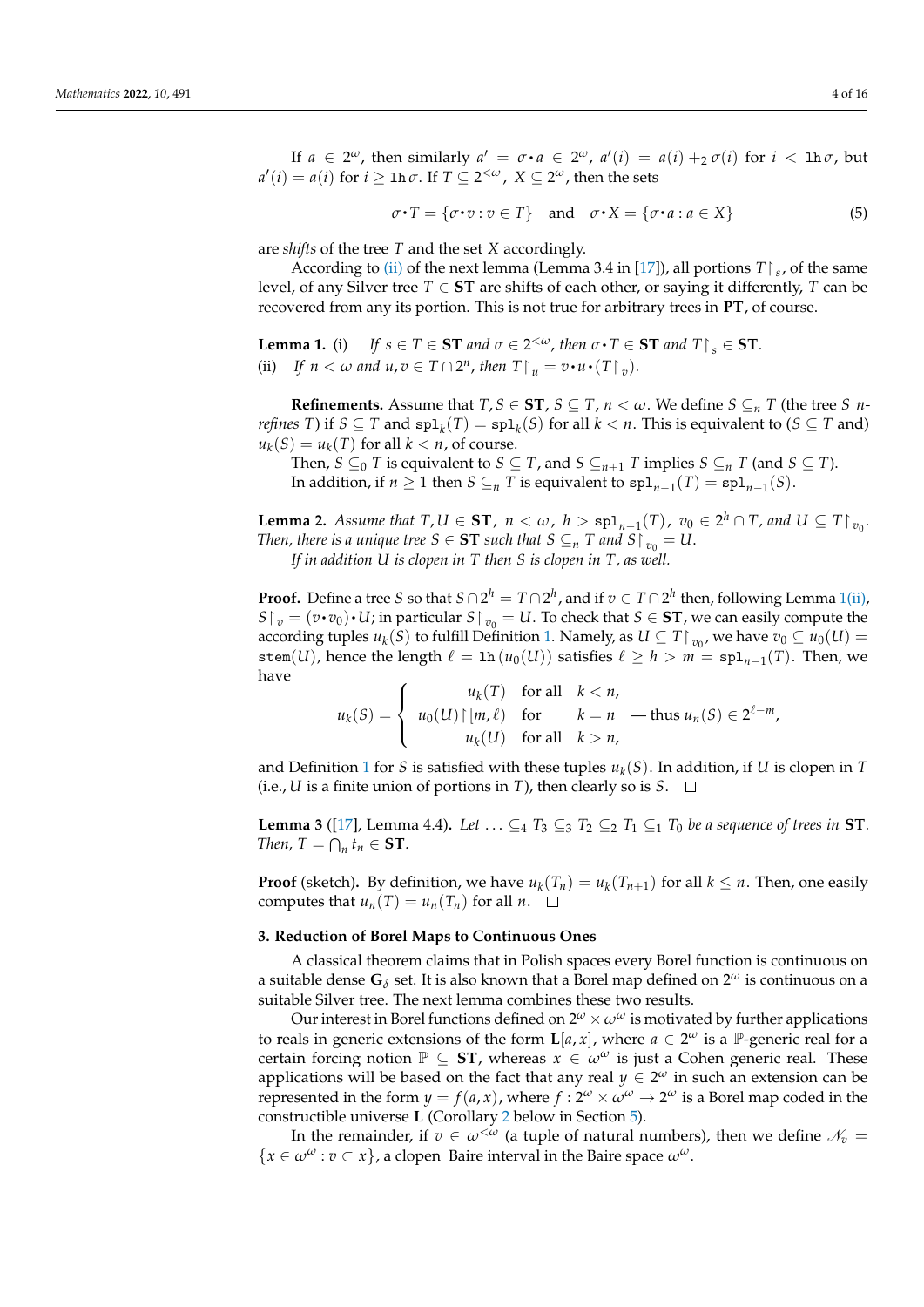<span id="page-4-3"></span>**Lemma 4.** Let  $T \in \mathbf{ST}$  and  $f : 2^\omega \times \omega^\omega \to 2^\omega$  be a Borel map. Then, there is a Silver tree  $S \subseteq T$ *and a dense*  $\mathbf{G}_\delta$  *set*  $D \subseteq \omega^\omega$  *such that*  $f$  *is continuous on*  $[S] \times D$ .

**Proof.** By the abovementioned classical theorem (Theorem 8.38 in Kechris [\[15\]](#page-14-13)), there exists a dense  $\mathbf{G}_{\delta}$  set  $Z \subseteq [T] \times \omega^{\omega}$  such that f is already continuous on Z. It remains to define a Silver tree *S*  $\subseteq$  *T* and a dense **G**<sub> $\delta$ </sub> set *D*  $\subseteq$   $\omega^{\omega}$  such that  $[S] \times D \subseteq Z$ . This will be our goal.

By the choice of *Z* we have  $Z = \bigcap_n Z_n$ , where each  $Z_n \subseteq [T] \times \omega^\omega$  is open dense.

Let us fix an enumeration  $\omega \times \omega^{\langle \omega \rangle} = \{ \langle N_k, v_k \rangle : k \langle \omega \rangle \}$  of the cartesian product  $\omega \times \omega^{\langle \omega \rangle}$ . We shall define a sequence of Silver trees  $S_k$  and tuples  $w_k \in \omega^{\langle \omega \rangle}$  satisfying the following three conditions  $(a)$ – $(c)$ :

- <span id="page-4-1"></span>(a) ...  $\subseteq_4 S_3 \subseteq_3 S_2 \subseteq_2 s_1 \subseteq_1 S_0 = T$ , as in Lemma [3;](#page-3-1)
- (b) if  $k < \omega$  then  $S_{k+1}$  is clopen in  $S_k$  (see Section [2\)](#page-2-0);
- <span id="page-4-2"></span>(c)  $v_k \subseteq w_k$  and  $[S_{k+1}] \times \mathcal{N}_{w_k} \subseteq Z_{N_k}$ , for all  $k$ . At step 0 we already have  $S_0 = T$  by [\(a\).](#page-4-1)

Assume that a tree  $S_k \in \mathbf{ST}$  has already been defined. Let  $h = \mathbf{spl}_{k+1}(S_k)$ .

Consider any tuple  $t \in 2^h \cap S_k$ . As  $Z_{N_k}$  is open dense, there is a tuple  $u_1 \in \omega^{\lt \omega}$  and a Silver tree  $A_1 \subseteq S_k \cap I$ , clopen in  $S_k$  (for example, a portion in  $S_k$ ) such that  $v_k \subseteq u_1$  and  $[A_1]$  ×  $\mathcal{N}_{u_1}$  ⊆  $Z_{N_k}$ . According to Lemma [2,](#page-3-2) there exists a Silver tree  $U_1$  ⊆ $_{k+1}$   $S_k$ , clopen in  $S_k$  along with  $A$ , such that  $U_1 \upharpoonright_t t = A_1$ , so  $[U_1 \upharpoonright_t] \times \mathcal{N}_{u_1} \subseteq Z_{N_k}$  by construction.

Now, take another tuple  $t' \in 2^h \cap S_k$ , and similarly find  $u_2 \in \omega^{\leq \omega}$  and a Silver tree  $A_2 ⊆ U_1 \nvert_{t'}$ , clopen in  $U_1$ , such that  $u_1 ⊆ u_2$  and  $[A_2] × \mathcal{N}_{u_2} ⊆ Z_{N_k}$ . Once again, there is a Silver tree  $U_2 \subseteq_{k+1} U_1$ , clopen in  $S_k$  and such that  $[U_2 \upharpoonright_{t'}] \times \mathcal{N}_{u_2} \subseteq Z_{N_k}$ .

We iterate this construction over all tuples  $t \in 2^h \cap S_k$ ,  $\subseteq_{k+1}$ -shrinking trees and extending tuples in  $\omega^{<\omega}$ . We obtain a Silver tree  $U \subseteq_{k+1} S_k$ , clopen in  $S_k$ , and a tuple  $w \in \omega^{\lt \omega}$ , that  $v_k \subseteq w$  and  $[U] \times \mathcal{N}_w \subseteq Z_{N_k}$ . Take  $w_k = w$ ,  $S_{k+1} = U$ . This completes the inductive step.

As a result we obtain a sequence  $\dots \subseteq_4 S_3 \subseteq_3 S_2 \subseteq_2 S_1 \subseteq_1 S_0 = T$  of Silver trees  $S_k$ , and tuples  $w_k \in \omega^{<\omega}$  ( $k < \omega$ ), which really satisfy conditions [\(a\)–](#page-4-1)[\(c\).](#page-4-2)

We put  $S = \bigcap_k S_k$ ; then  $S \in ST$  by [\(a\)](#page-4-1) and Lemma [3,](#page-3-1) and  $S \subseteq T$ .

If  $n < \omega$  then let  $W_n = \{w_k : N_k = n\}$ . We claim that  $D_n = \bigcup_{w \in W_n} \mathcal{N}_w$  is an open dense set in  $\omega^{\omega}$ . Indeed, let  $v \in \omega^{<\omega}$ . Consider any *k* such that that  $v_k = v$  and  $N_k = n$ . By construction, we have  $v \subseteq w_k \in W_n$ . Thus the set  $D = \bigcap_n D_n$  is dense and  $\mathbf{G}_{\delta}$ .

To check  $[S] \times D \subseteq Z$ , let  $n < \omega$ ; we show that  $[S] \times D \subseteq Z_n$ . Let  $a \in [S]$  and  $x \in D$ , in particular  $x \in D_n$ , so  $x \in \mathcal{N}_{w_k}$  for some  $k$  with  $N_k = n$ . However,  $[S_{k+1}] \times \mathcal{N}_{w_k} \subseteq Z_n$ by [\(c\),](#page-4-2) and at the same time obviously  $a \in [S_{k+1}]$ . Therefore,  $\langle a, x \rangle \in Z_n$ , as required.

<span id="page-4-5"></span>**Corollary 1.** *Suppose that*  $T \in \mathbf{ST}$  *and*  $f : 2^{\omega} \to 2^{\omega}$  *be a Borel map. Then there is a Silver tree*  $S \subseteq T$  such that f is continuous on [S].

We add the following result that belongs to the folklore of the Silver forcing. See Corollary 5.4 in [\[18\]](#page-14-16) for a proof.

<span id="page-4-6"></span>**Lemma 5.** Assume that  $T \in \mathbf{ST}$  and  $f : 2^{\omega} \to 2^{\omega}$  is a continuous map. Then there is a Silver *tree*  $S \subseteq T$  *such that*  $f$  *is either a bijection or a constant on*  $[S]$ *.* 

### <span id="page-4-0"></span>**4. Normalization of Borel Maps**

In this section, we continue studying the behavior of Borel maps defined on  $2^{\omega} \times \omega^{\omega}$ modulo restrictions on products of Silver trees and dense **G***<sup>δ</sup>* sets. We work in the context of the following definition of normalization, and the following Lemma [6](#page-5-0) will be of key importance in the applications to the genetic extensions below in Section [6.](#page-8-0)

<span id="page-4-4"></span>**Definition 2.** A map  $f : 2^{\omega} \times \omega^{\omega} \to 2^{\omega}$  is normalized on a tree  $T \in ST$  for a set of trees  $\mathbb{U} \subseteq \mathbf{ST}$  *if there exists a dense*  $\mathbf{G}_\delta$  *set*  $X \subseteq \omega^\omega$  *such that f is continuous on*  $[T] \times X$  *and*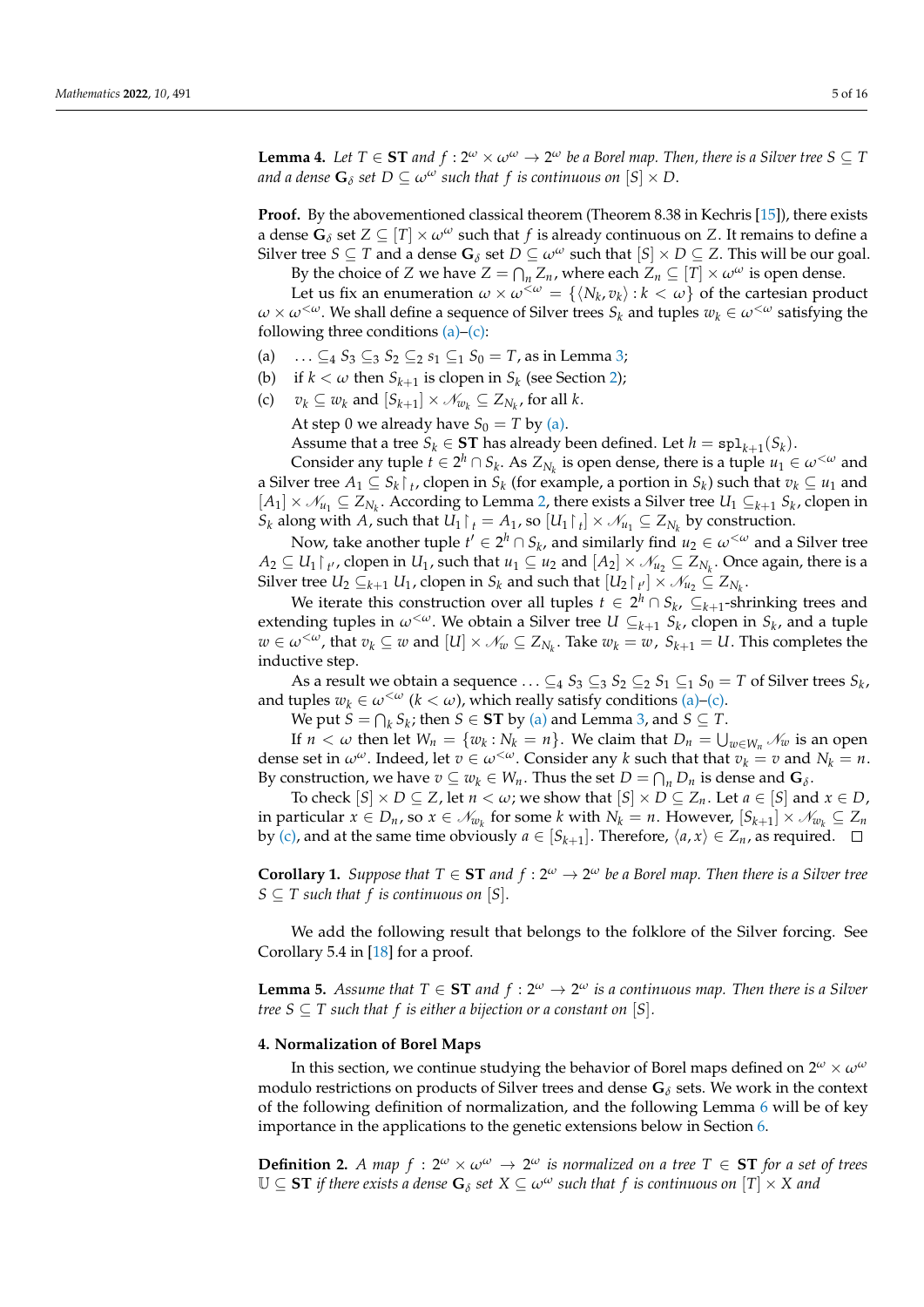- $-$  *either* (I) *there are tuples*  $v \in ω^{\lt \omega}$ ,  $\sigma \in 2^{<\omega}$  *such that*  $f(a, x) = σ ⋅ a$  *for all*  $a \in [T]$  *and*  $x \in \mathcal{N}_v \cap X$ , where, we remind,  $\mathcal{N}_v = \{x \in \omega^\omega : v \subset x\}$ ;
- *− or* (II)  $f(a, x) \notin \bigcup_{\sigma \in 2 \leq w \land S \in \mathbb{U}} \sigma \cdot [S]$  *for all a* ∈ [*T*] *and*  $x \in X$ .  $\ddot{\phantom{0}}$

<span id="page-5-0"></span>**Lemma 6.** *Assume that*  $\mathbb{U} = \{T_0, T_1, T_2, \ldots\} \subseteq \mathbf{ST}$  *and*  $f : 2^{\omega} \times \omega^{\omega} \to 2^{\omega}$  *is a Borel map. Then there exists a set of trees*  $\mathbb{U}' = \{S_0, S_1, S_2, \ldots\} \subseteq \mathbf{ST}$ *, such that*  $S_n \subseteq T_n$  *for all n and f is normalized on*  $S_0$  for  $\mathbb{U}'$ .

**Proof.** First of all, according to Lemma [4,](#page-4-3) there is a Silver tree  $T' \subseteq T_0$  and a dense  $\mathbf{G}_\delta$ set  $W \subseteq \omega^{\omega}$  such that *f* is continuous on  $[T'] \times W$ . Since any dense  $G_{\delta}$  set  $X \subseteq \omega^{\omega}$  is homeomorphic to  $\omega^{\omega}$ , we can w.l.o.g. assume that  $W = \omega^{\omega}$  and  $T' = T_0$ . In other words, we just suppose that *f* is already *continuous on*  $[T_0] \times \omega^\omega$ .

Assume that option (I) of Definition [2](#page-4-4) does not take place, that is

<span id="page-5-5"></span> $(*)$ ) if *X* ⊆  $ω^ω$  is a dense **G**<sub> $δ$ </sub> set, and  $v ∈ ω^< ω}$ ,  $σ ∈ 2^{< ω}$ ,  $S ∈$  **ST**,  $S ⊆ T_0$ , then there exist reals  $a \in [S]$  and  $x \in \mathcal{N}_v \cap X$  such that  $f(a, x) \neq \sigma \cdot a$ .

We shall construct Silver trees  $S_n \subseteq T_n$  and a dense  $G_\delta$  set  $X \subseteq \omega^\omega$  satisfying (II) of Definition [2,](#page-4-4) that is, in our context, the negative relation  $f(a, x) \notin \bigcup_{\sigma \in 2^{<\omega} \wedge n < \omega} \sigma \cdot [S_n]$  will . be fulfilled for all  $a \in [S_0]$  and  $x \in X$ . To maintain the construction, let us fix an arbitrary enumeration

<span id="page-5-4"></span>
$$
\omega \times 2^{<\omega} \times \omega^{<\omega} = \{ \langle N_k, \sigma_k, v_k \rangle : k < \omega \}.
$$
 (6)

Further, auxiliary Silver trees  $S_k^n$  ( $n, k < \omega$ ) and tuples  $w_k \in \omega^{{<\omega}}$  ( $k < \omega$ ) will be defined, satisfying the following conditions [\(a\)–](#page-5-1)[\(c\).](#page-5-2)

- <span id="page-5-1"></span>(a)  $\ldots \subseteq_4 S_3^n \subseteq_3 S_2^n \subseteq_2 S_1^n \subseteq_1 S_0^n = T_n$  as in Lemma [3,](#page-3-1) for each  $n < \omega$ ;
- <span id="page-5-3"></span>(b)  $S_{k+1}^n = S_k^n$  for all  $n > 0$ ,  $n \neq N_k$ ; *k*
- <span id="page-5-2"></span>(c)  $S_{k+1}^0 \subseteq_{k+1} S_k^0$ ,  $S_{k+1}^{N_k} \subseteq_{k+1} S_k^{N_k}$ ,  $v_k \subseteq w_k$ , and  $f(a, x) \notin \sigma_k \cdot [S_{k+1}^N]$  for all reals  $a \in [S_{k+1}^0]$ and  $x \in \mathcal{N}_{w_k}$ .

At step 0 of the construction, we input  $S_0^n = T_n$  for all *n*, according to [\(a\).](#page-5-1)

Assume that  $k < \omega$  and all Silver trees  $S_k^n$ ,  $n < \omega$  are already defined. We input  $S_{k+1}^n = S_k^n$  for all  $n > 0$ ,  $n \neq N_k$ , by [\(b\).](#page-5-3) (The number  $N_k$  is defined by [\(6\)](#page-5-4).)

To define the trees  $S_{k+1}^0$  and  $S_{k+1}^{N_k}$ , we put  $h = \text{spl}_{k+1}(S_k^0)$ ,  $m = \text{spl}_{k+1}(S_k^N)$ .

*Case 1*:  $N_k > 0$ . Take any pair of tuples  $s \in 2^h \cap S_k^0$ ,  $t \in 2^m \cap S_k^{N_k}$  and any reals  $a_0 \in [S_k^0]_s$  and  $x_0 \in \omega^\omega$ . Consider any real  $b_0 \in [S_k^{N_k}]_t$  not equal to  $\sigma_k \cdot f(a_0, x_0)$ . Let us say  $b_0(\ell) = i \neq j = (\sigma_k \cdot f(a_0, x_0))(\ell)$ , where  $i, j \leq 1$ ,  $\ell < \omega$ . As  $f$  is continuous, there is a tuple  $u_1 \in \omega^{{\lt}\omega}$  and a Silver tree  $A \subseteq S_k^0 \upharpoonright_s$  such that  $v_k \subseteq u_1 \subset x_0$ ,  $a_0 \in [A]$ , and  $(\sigma_k \cdot f(a, x))(\ell) = j$  for all  $x \in \mathcal{N}_{u_1}$  and  $a \in [A]$ . It is also clear that

$$
B = \{ \tau \in S_k^{N_k} \upharpoonright_t : \ln \tau \le \ell \vee \tau(\ell) = i \}
$$
 (7)

is a Silver tree containing  $b_0$ , and  $b(\ell) = i$  for all  $b \in [B]$ . According to Lemma [2,](#page-3-2) there exist Silver trees  $U_1 \subseteq_{k+1} S_k^0$  and  $V_1 \subseteq_{k+1} S_k^{N_k}$ , such that  $U_1 \cap_s = A$  and  $V_1 \cap_t = B$ . It follows by construction that  $\sigma_k \cdot f(a, x) \notin [V_1 \upharpoonright_t]$  for all  $a \in [U_1 \upharpoonright_s]$  and  $x \in \mathcal{N}_{u_1}$ .

Now, consider another pair of tuples  $s' \in 2^h \cap S_k^0$ ,  $t' \in 2^m \cap S_k^{N_k}$ . We similarly obtain Silver trees  $U_2 \subseteq_{k+1} U_1$  and  $V_2 \subseteq_{k+1} V_1$ , and a tuple  $u_2 \in \omega^{\lt \omega}$ , such that  $u_1 \subseteq u_2$  and  $\sigma_k \cdot f(a, x) \notin [V_2(\to t')]$  for all  $a \in [U_2 \restriction_{s'}]$  and  $x \in \mathcal{N}_{u_2}$ . In this case, we have  $V_2 \restriction_t \subseteq V_1 \restriction_t$ and  $U_2 \upharpoonright_s \subseteq U_1 \upharpoonright_s$ , so that what has already been achieved in the previous step  $(s, t)$  is preserved.

We iterate over all pairs of  $s \in 2^h \cap S_k^0$ ,  $t \in 2^m \cap S_k^{N_k}$ , by  $\subseteq_{k+1}$ -shrinking trees and extending tuples in  $\omega^{<\omega}$  at each step. This results in a pair of Silver trees  $\tilde{U} \subseteq_{k+1} S_k^0$ , *V*  $\subseteq$   $k+1$   $S_k^{N_k}$  and a tuple  $w \in \omega^{<\omega}$  such that  $v_k \subseteq w$  and  $\sigma_k \cdot f(a, x) \notin [V]$  for all reals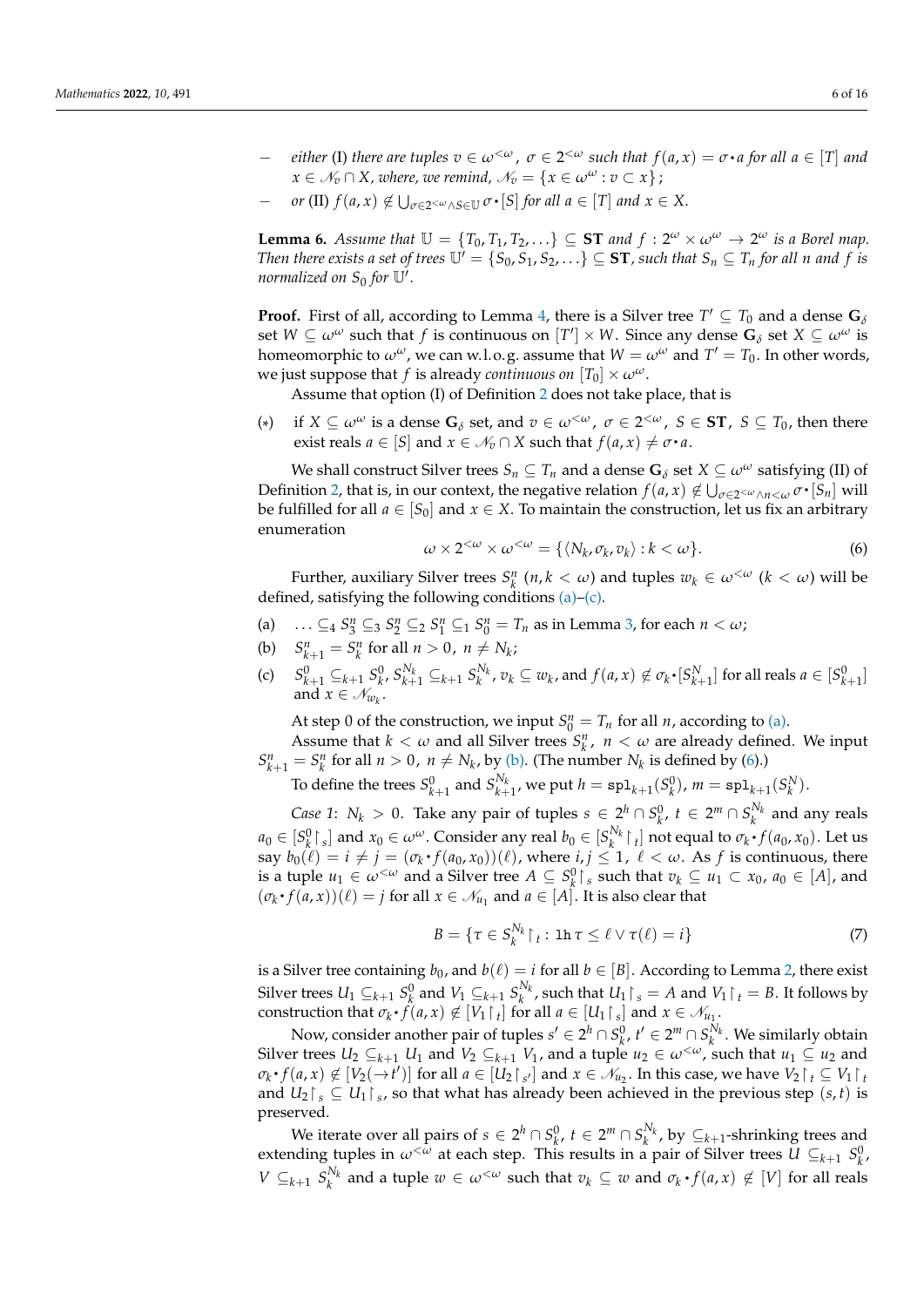$a \in [U]$  and  $x \in \mathcal{N}_w$ . Now, to fulfill [\(c\),](#page-5-2) take  $w_k = w$ ,  $S^0_{k+1} = U$ , and  $S^{N_k}_{k+1} = V$ . Recall that here  $N_k > 0$ .

*Case 2*:  $N_k = 0$ . Here, the construction somewhat changes, and hypothesis [\(\\*](#page-5-5)) will be used. We claim that there exist:

<span id="page-6-1"></span>(d) a tuple  $w_k \in \omega^{{\langle \omega \rangle}}$  and a Silver tree  $S^0_{k+1} \subseteq_{k+1} S^0_k$  such that  $v_k \subseteq w_k$  and  $f(a, x) \notin$  $\sigma_k \cdot [S^0_{k+1}]$  for all  $a \in [S^0_{k+1}]$ ,  $x \in \mathcal{N}_{w_k}$ . (This is equivalent to [\(c\)](#page-5-2) as  $N_k = 0$ .) q

Take any pair of tuples  $s, t \in 2^h \cap S_k^0$ , where  $h = \text{spl}_{k+1}(S_k^0)$  as above. Thus,  $S_k^0 \upharpoonright t = \left[ \sum_{k=1}^h S_k^0 \right]$  $t \cdot s \cdot (S_k^0 \rvert_s)$ , by Lemma [1](#page-0-1)[\(ii\).](#page-3-0) According to [\(\\*](#page-5-5)), there are reals  $x_0 \in \mathcal{N}_v$  and  $a_0 \in [S_k^0 \rvert_s]$ q satisfying  $f(a_0, x_0) \neq \sigma_k \cdot s \cdot t \cdot a_0$ , or equivalently,  $\sigma_k \cdot f(a_0, x_0) \neq s \cdot t \cdot a_0$ .  $\ddot{\phantom{0}}$  $\ddot{\phantom{0}}$ q  $\ddot{\phantom{0}}$ 

Similarly to Case 1, we have  $(\sigma_k \cdot f(a_0, x_0))(\ell) = i \neq j = (s \cdot t \cdot a_0)(\ell)$  for some  $\ell < \omega$  $\ddot{\phantom{0}}$  $\ddot{\phantom{0}}$ and *i*, *j*  $\leq$  1. By the continuity of *f*, there is a tuple  $u_1 \in \omega^{\lt \omega}$  and a Silver tree  $A \subseteq S_k^0 \upharpoonright s$ , clopen in  $S_k^0$ , such that  $v_k \subseteq u_1 \subset x_0$ ,  $a_0 \in [A]$ , and  $(\sigma_k \cdot f(a, x))(\ell) = j$  but  $(s \cdot t \cdot a)(\ell) = j$  $\ddot{\phantom{0}}$  $\ddot{\phantom{0}}$ for all  $x \in \mathcal{N}_{u_1}$  and  $a \in [A]$ . Lemma [2](#page-3-2) gives us a Silver tree  $U_1 \subseteq_{k+1} S_k^0$ , clopen in  $S_k^0$  as well, such that  $U_1 \upharpoonright_s = A$  — and then  $U_1 \upharpoonright_t = s \cdot t \cdot A$ . Therefore,  $\sigma_k \cdot f(a, x) \notin [U_1 \upharpoonright_t]$  holds  $\ddot{\phantom{0}}$  $\ddot{\phantom{0}}$ for all  $a \in [U_1 \upharpoonright_s]$  and  $x \in \mathcal{N}_{u_1}$  by construction.

Having considered all pairs of tuples *s*,  $t \in 2^h \cap S_k^0$ , we obtain a Silver tree  $U \subseteq_{k+1} S_k^0$ and a tuple  $w \in \omega^{<\omega}$ , such that  $v_k \subseteq w$  and  $\sigma_k \cdot f(a, x) \notin [U]$  for all  $a \in [U]$  and  $x \in \mathcal{N}_w$ .  $\ddot{\phantom{0}}$ Now, to fulfill [\(d\),](#page-6-1) take  $w_k = w$  and  $S^0_{k+1} = U$ . This concludes Case 2.

To conclude, we have for each *n* a sequence  $\ldots \subseteq_4 S_3^n \subseteq_3 S_2^n \subseteq_2 S_1^n \subseteq_1 S_0^n = T_n$ of Silver trees  $S_k^n$ , along with tuples  $w_k \in \omega^{<\omega}$  ( $k < \omega$ ), and these sequences satisfy the requirements [\(a\)–](#page-5-1)[\(c\)](#page-5-2) (equivalent to [\(d\)](#page-6-1) in case  $N_k = 0$ ).

We put  $S_n = \bigcap_k S_k^n$  for all *n*. Then,  $S_n \in \mathbf{ST}$  by Lemma [3,](#page-3-1) and  $S_n \subseteq T_n$ .

If  $n < \omega$  and  $\sigma \in 2^{<\omega}$ , then let  $W_{n\sigma} = \{w_k : N_k = n \wedge \sigma_k = \sigma\}$ . The set  $X_{n\sigma} =$  $\bigcup_{w \in W_{n\sigma}} \mathcal{N}_w$  is then open dense in  $\omega^\omega$ . Indeed, if  $v \in \omega^\omega$ , then we take *k* such that  $v_k = v$ ,  $N_k = n$ ,  $\sigma_k = \sigma$ ; then  $v \subseteq w_k \in W_{n\sigma}$  by construction. Therefore,  $X = \bigcap_{n < \omega, \sigma \in 2^{<\omega}} X_{n\sigma}$  is a dense  $G_\delta$  set. Now, to check property (II) of Definition [2,](#page-4-4) consider any  $n < \omega$ ,  $\sigma \in 2^{<\omega}$ ,  $a \in [S_0]$ ,  $x \in X$ ; we claim that  $f(a, x) \notin \sigma \cdot [S_n]$ .

Indeed, by construction we have  $x \in X_{n\sigma}$ , i.e.,  $x \in \mathcal{N}_{w_k}$ , where  $k \in W_{n\sigma}$ , so that  $N_k = n$ ,  $\sigma_k = \sigma$ . Now,  $f(a, x) \notin \sigma \cdot [S_n]$  directly follows from [\(c\)](#page-5-2) for this *k*, since  $S_0 \subseteq S^0_{k+1}$ and  $S_n \subseteq S_{k+1}^n$ .

## <span id="page-6-0"></span>**5. The Forcing Notion for Theorem [1](#page-1-0)**

In this section, we define a forcing notion  $\mathbb{P} \in L$ ,  $\mathbb{P} \subseteq ST$ , involved in the proof of Theorem [1.](#page-1-0) This will be a rather lengthy construction, and we begin with auxiliary material.

We use letters *Σ* and *Π* to denote effective (lightface) projective classes.

Using the standard encoding of Borel sets, as e.g., in [\[19\]](#page-14-17), or [\[20\]](#page-14-18) [§ 1D], we make use of coding systems for Borel functions  $f: 2^{\omega} \times \omega^{\omega} \to 2^{\omega}$  and  $g: 2^{\omega} \to 2^{\omega}$ .

- (A) We fix a coding system for Borel functions  $g: 2^{\omega} \to 2^{\omega}$ , which includes a  $\Pi_1^1$ -set of *codes*  $BC \subseteq \omega^{\omega}$ , and for each code  $r \in BC$ , a certain Borel function  $F_r : 2^{\omega} \to 2^{\omega}$ coded by *r*. We assume that each Borel function has some code, and there is a  $\Sigma_1^1$ relation  $\mathfrak{S}(\cdot,\cdot,\cdot)$  and a  $\Pi_1^1$  relation  $\mathfrak{P}(\cdot,\cdot,\cdot)$  such that for all  $r \in BC$  and  $a, b \in 2^\omega$  it holds  $F_r(a) = b \iff \mathfrak{S}(r, a, b) \iff \mathfrak{P}(r, a, b).$
- (B) We fix a coding system for Borel functions  $f : 2^{\omega} \times \omega^{\omega} \to 2^{\omega}$ , that includes a  $\Pi_1^1$ -set  $f$  *of codes*  $BC_2 \subseteq \omega^\omega$  , and for each code  $r \in BC_2$  , a Borel function  $F_r^2: 2^\omega \times \omega^\omega \to 2^\omega$ coded by *r*, such that each Borel function has some code, and there is a  $\Sigma_1^1$  relation  $\mathfrak{S}^2(\cdot,\cdot,\cdot,\cdot)$  and a  $\Pi_1^1$  relation  $\mathfrak{P}^2(\cdot,\cdot,\cdot,\cdot)$  such that for all  $r \in BC_2$ ,  $x \in \omega^\omega$ , and  $a, b \in 2^{\omega}$  it holds  $F_r^2(a, x) = b \iff \mathfrak{S}^2(r, a, x, b) \iff \mathfrak{P}^2(r, a, x, b).$

If  $\mathbb{U} \subseteq ST$ , then  $Clos(\mathbb{U})$  denotes the set of all trees of the form  $\sigma \cdot (T \upharpoonright_s)$ , where *σ* ∈ 2 <sup>&</sup>lt;*<sup>ω</sup>* and *s* ∈ *T* ∈ U, i.e., the closure of U w.r. t. both shifts and portions.

**The following construction is maintained in L.** We define a sequence of countable sets  $\mathbb{U}_{\alpha} \subseteq \mathbf{ST}$ ,  $\alpha < \omega_1$  $\alpha < \omega_1$  satisfying the following conditions  $1^{\circ}-6^{\circ}$ .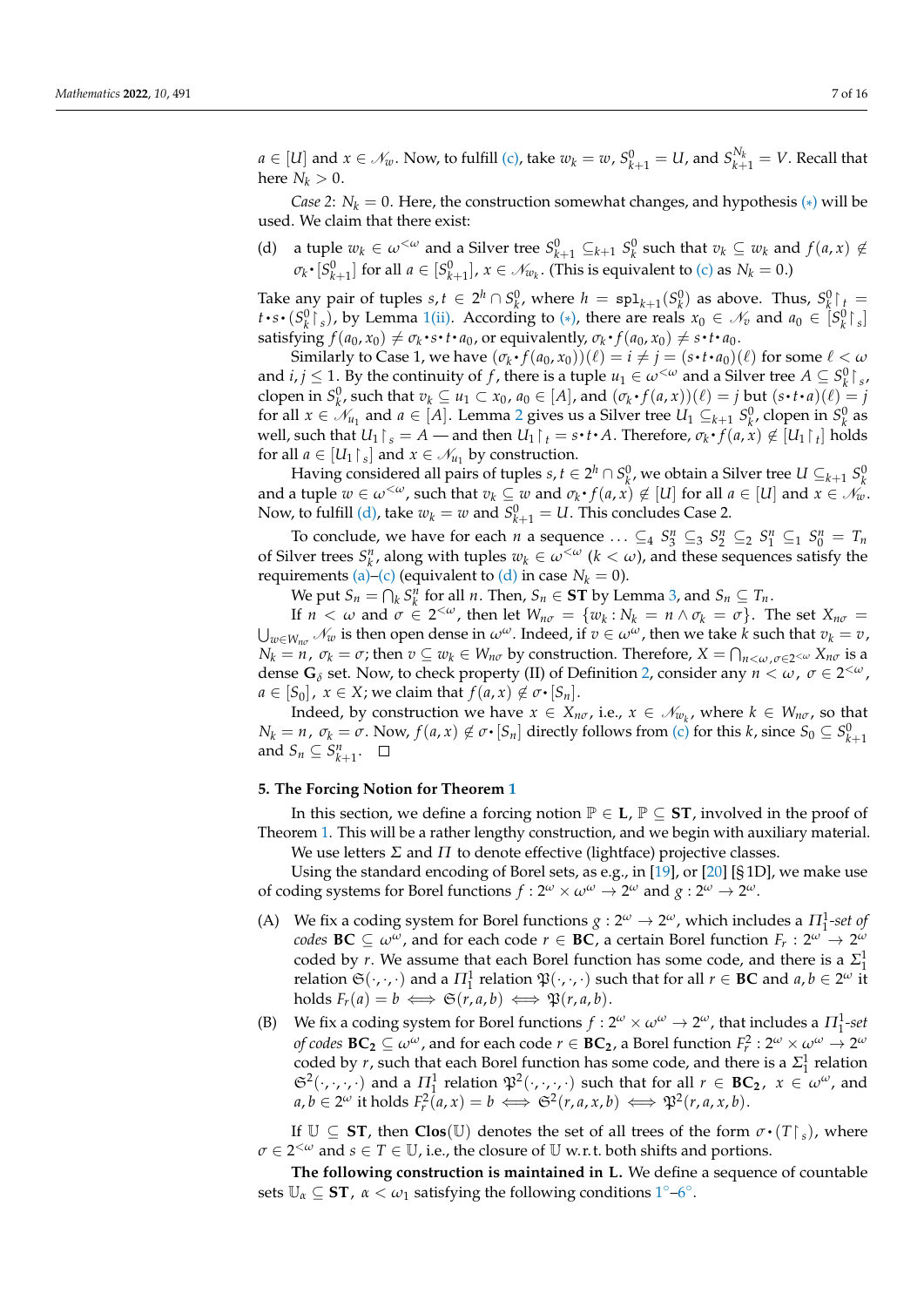<span id="page-7-0"></span> $1^\circ$ Each  $\mathbb{U}_\alpha \subseteq \mathbf{ST}$  is countable,  $\mathbb{U}_0$  consists of a single tree  $2^{<\omega}$ .

We then define  $\mathbb{P}_{\alpha} = \text{Clos}(\mathbb{U}_{\alpha})$ ,  $\mathbb{P}_{\leq \alpha} = \bigcup_{\xi \leq \alpha} \mathbb{P}_{\xi}$ . These sets are obviously closed with respect to shifts and portions, that is,  $\text{Clos}(\mathbb{P}_{\alpha}) = \mathbb{P}_{\alpha}$  and  $\text{Clos}(\mathbb{P}_{<\alpha}) = \mathbb{P}_{<\alpha}$ .

<span id="page-7-2"></span> $2^{\circ}$ For every  $T \in \mathbb{P}_{< \alpha}$ , there is a tree  $S \in \mathbb{U}_{\alpha}$ ,  $S \subseteq T$ .

Let **ZFC**<sup>−</sup> be the sub-theory of **ZFC**, containing all axioms except the power set axiom (and with the wellorderability principle instead of **AC**), and additionally containing an axiom asserting the existence of the power set  $\mathcal{P}(\omega)$ . This implies the existence of  $\mathcal{P}(X)$  for any countable *X*, the existence of  $\omega_1$  and  $2^{\omega}$ , as well as the existence of continual sets like  $2^{\omega}$ or **ST**.

By  $\mathfrak{M}_\alpha$  we denote the smallest model of **ZFC**<sup>−</sup> of the form  $\mathbf{L}_\lambda$  containing the sequence  $\langle \mathbb{U}_{\xi} \rangle_{\xi < \alpha}$ , in which  $\alpha$  and all sets  $\mathbb{U}_{\xi}$ ,  $\xi < \alpha$  are countable.

- <span id="page-7-4"></span> $3^\circ$  $I$  a set *D* ∈  $\mathfrak{M}_{\alpha}$ , *D* ⊆  $\mathbb{P}_{< \alpha}$  is dense in  $\mathbb{P}_{< \alpha}$ , and *U* ∈  $\mathbb{U}_{\alpha}$ , then *U* ⊆<sup>fin</sup> ∪ *D*, meaning that there is a finite set  $D' \subseteq D$  such that  $U \subseteq \bigcup D'$ .
- <span id="page-7-5"></span> $4^\circ$ If a set  $D \in \mathfrak{M}_{\alpha}$ ,  $D \subseteq \mathbb{P}_{<\alpha} \times \mathbb{P}_{<\alpha}$  is dense in  $\mathbb{P}_{<\alpha} \times \mathbb{P}_{<\alpha}$ , and  $U \neq V$  belong to  $\mathbb{U}_{\alpha}$ , then  $U \times V \subseteq$ <sup>fin</sup>  $\bigcup D$ , meaning that there is a finite set  $D' \subseteq D$  such that  $[U] \times [V] \subseteq \bigcup_{\langle U', V' \rangle \in D'} [U'] \times [V']$ .

Given that  $\text{Clos}(\mathbb{P}_{< \alpha}) = \mathbb{P}_{< \alpha}$ , this is automatically transferred to all trees  $U \in \mathbb{P}_{\alpha}$ , as well. It follows that *D* remains pre-dense in  $\mathbb{P}_{<\alpha} \cup \mathbb{P}_{\alpha}$ .

To formulate the next property, we fix an enumeration

<span id="page-7-10"></span>
$$
\mathbf{ST} \times \mathbf{BC} \times \mathbf{BC}_2 = \{ \langle T_{\xi}, b_{\xi}, c_{\xi} \rangle : \xi < \omega_1 \} \tag{8}
$$

in **L**, which (1) is definable in  $\mathbf{L}_{\omega_1}$ , and (2) involves each value in  $ST \times BC \times BC_2$  being taken uncountably many times.

<span id="page-7-6"></span>5 ◦ If  $T_\alpha \in \mathbb{P}_{<\alpha}$ , then there is a tree  $S \in \mathbb{U}_\alpha$  such that  $S \subseteq T$  and:

- *F*<sub> $b_{\alpha}$ </sub> is normalized for  $\mathbb{U}_{\alpha}$  on [*S*] in the sense of Definition [2,](#page-4-4) and
- *Fc<sup>α</sup>* is continuous and either a bijection or a constant on [*S*].
- <span id="page-7-1"></span>6°. The sequence  $\langle \mathbb{U}_{\alpha} \rangle_{\alpha < \omega_1}$  is  $\in$ -definable in  $\mathbf{L}_{\omega_1}$ .

**The construction** [1](#page-7-0) ◦**–**[6](#page-7-1) ◦ **goes on as follows. We work in L.** We first define  $\mathbb{U}_0 = \{2^{\langle \omega \rangle}\}\)$ , to obey  $1^\circ$  $1^\circ$ . Now, suppose that

<span id="page-7-3"></span>(†)  $0 < \alpha < \omega_1$  $0 < \alpha < \omega_1$ , the subsequence  $\langle \mathbb{U}_{\xi} \rangle_{\xi < \alpha}$  is defined and satisfies  $1^{\circ}, 2^{\circ}$  below  $\alpha$ , and the sets  $\mathbb{P}_{\xi} = \text{Clos}(\mathbb{U}_{\xi})$  (for  $\xi < \alpha$ ),  $\mathbb{P}_{\leq \alpha}$ ,  $\mathfrak{M}_{\alpha}$  are defined as above.

The induction step of the construction is based on the following lemma.

<span id="page-7-7"></span>**Lemma 7** (in **L**, see the proof in Section [6\)](#page-8-0)**.** *Under the assumptions of* [\(†\)](#page-7-3)*, there is a countable set*  $\mathbb{U}_{\alpha} \subseteq \mathbf{ST}$  *satisfying conditions* [2](#page-7-2) $^{\circ}$ , [3](#page-7-4) $^{\circ}$ , [4](#page-7-5) $^{\circ}$ , [5](#page-7-6) $^{\circ}$ .

To accomplish the construction on the base of the lemma, we take U*<sup>α</sup>* to be the smallest, in the sense of the Gödel wellordering of **L**, of those sets that exist by Lemma [7.](#page-7-7) Since the whole construction is relativized to  $\mathbf{L}_{\omega_1}$ , requirement  $6^\circ$  $6^\circ$  is also met.

We put  $\mathbb{P}_{\alpha} = \text{Clos}(\mathbb{U}_{\alpha})$  for all  $\alpha < \omega_1$ , and  $\mathbb{P} = \bigcup_{\alpha < \omega_1} \mathbb{P}_{\alpha}$ .

The next result, in part related to the countable chain condition, or CCC for brevity, is a fairly standard consequence of  $3^{\circ}$  $3^{\circ}$  and  $4^{\circ}$  $4^{\circ}$ , see for example [\[13\]](#page-14-11) (6.5), [\[18\]](#page-14-16) (12.4), or [\[21\]](#page-15-0) (Lemma 6); we will omit the proof. Recall that a forcing notion Q satisfies CCC iff every antichain  $A \subseteq \mathbb{Q}$  is finite or countable.

<span id="page-7-9"></span><span id="page-7-8"></span>**Lemma 8** (in **L**). *The forcing notion*  $\mathbb P$  *belongs to* **L***, satisfies*  $\mathbb P = \textbf{Clos}(\mathbb P)$  *and satisfies* CCC *in* **L***. The product*  $\mathbb{P} \times \mathbb{P}$  *satisfies CCC in* **L***, as well.*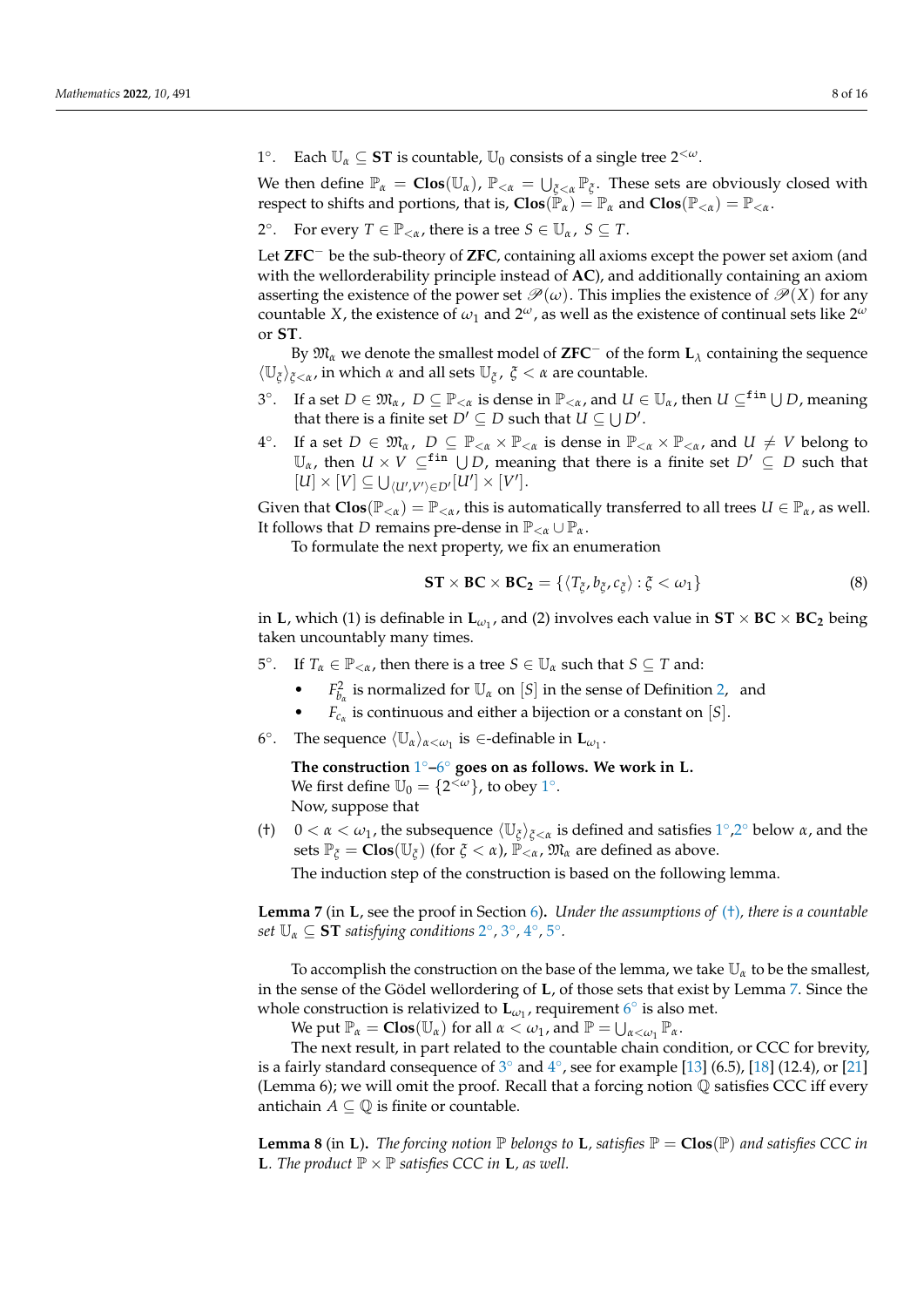<span id="page-8-2"></span>(ii) If a pair  $\langle a, x \rangle \in 2^{\omega} \times \omega^{\omega}$  is  $(\mathbb{P} \times \mathbb{C})$ -generic over **L** and  $y \in 2^{\omega} \cap L[a, x]$  then there is a *Borel map*  $f = F_b^2 : 2^{\omega} \times \omega^{\omega} \to 2^{\omega}$  *with a code*  $b \in L \cap BC_2$  *such that*  $y = f(a, x)$ *.* 

**Proof.** [\(i\)](#page-7-8) By the Gödel constructibility theory, there is an ordinal  $\zeta < \omega_1^{\text{L}[a]}$  $\int_1^{\mathbf{L}[\mu]}$  such that *y* is the *ξ*th element of **L**[*a*] ∩ 2 *<sup>ω</sup>* in the sense of the canonical wellordering of **L**[*a*]. However, the forcing notion P preserves cardinals by Lemma [8,](#page-7-9) and hence  $\zeta < \omega_1^L = \omega_1^{L[a]}$  $T_1^{\mathbf{L}[\mu]}$ . Finally, as  $\zeta < \omega_1^{\mathbf{L}}$ , it is known that the map

<span id="page-8-1"></span>
$$
a \mapsto (\text{the } \xi \text{th element of } \mathbf{L}[a] \cap 2^{\omega}) \tag{9}
$$

is  $\Delta_1^1(p)$  with a parameter  $p \in L \cap 2^{\omega}$  by [\[20\]](#page-14-18), Theorem 2.6(ii), and, hence, the map [\(9\)](#page-8-1) is Borel with a code in **L**, as required.

The proof of [\(ii\)](#page-8-2) is similar. The forcing notion  $\mathbb{P} \times \mathbb{C}$  satisfies CCC since so does  $\mathbb{P}$ , whereas  $\mathbb C$  is countable.  $\Box$ 

<span id="page-8-7"></span>**Lemma 9** (in **L**). *Assume that*  $T \in \mathbb{P}$ *. If*  $g: 2^{\omega} \to 2^{\omega}$  *is a Borel map then there is a tree*  $S \in \mathbb{U}_{\alpha}$ *,*  $S \subseteq T$ , such that g is either a bijection or a constant on [S].

 $I$ f  $f: 2^\omega \times \omega^\omega \to 2^\omega$  is a Borel map, then there is an ordinal  $\alpha < \omega_1$  and a tree  $S \in \mathbb{U}_\alpha$ ,  $S \subseteq T$ , such that f is normalized for  $\mathbb{U}_{\alpha}$  on  $[S]$ .

**Proof.** By the choice of the enumeration [\(8\)](#page-7-10) of triples in  $ST \times BC \times BC_2$ , there is an ordinal  $\alpha < \omega_1$  such that  $T \in \mathbb{P}_{< \alpha}$  and  $T = T_\alpha$ ,  $f = F_{b_\alpha}^2$ ,  $g = F_{b_\alpha}$ . Now, we refer to  $5^\circ$  $5^\circ$ .

#### <span id="page-8-0"></span>**6. Proof of the Extension Lemma**

**Proof** (proof of Lemma 7)**.** This section is entirely devoted to the proof of Lemma 7.

We work in **L** under the assumptions of  $(+)$  above.

We first define a set  $\mathbb{U} = \{U_n : n < \omega\}$  of Silver trees  $U_n \subseteq 2^\omega$  $U_n \subseteq 2^\omega$  $U_n \subseteq 2^\omega$  satisfying  $2^\circ$ ,  $3^\circ 4^\circ$  $3^\circ 4^\circ$  $3^\circ 4^\circ$  $3^\circ 4^\circ$ ; then further narrowing of the trees will be performed to also satisfy  $5^\circ$  $5^\circ$ . This involves a splitting/fusion construction known from our earlier papers, see [\[13\]](#page-14-11) (§ 4), [\[17\]](#page-14-15) (§ 9–10), [\[18\]](#page-14-16) (§ 10), and to some extent from the proof of Lemma [6](#page-5-0) above.

We fix a bijection  $β: ω \stackrel{\text{onto}}{\longrightarrow} ω^4$ . We also fix enumerations

$$
\mathcal{D} = \{D(j) : j < \omega\} \quad \text{and} \quad \mathcal{D}_2 = \{D_2(j) : j < \omega\} \tag{10}
$$

of the set  $\mathscr{D}$  of all sets  $D \in \mathfrak{M}_{\alpha}$ ,  $D \subseteq \mathbb{P}_{<\alpha}$  open dense in  $\mathbb{P}_{<\alpha}$ , and the set  $\mathscr{D}_2$  of all sets  $D \in \mathfrak{M}_{\alpha}$ ,  $D \subseteq \mathbb{P}_{<\alpha} \times \mathbb{P}_{<\alpha}$  open dense in  $\mathbb{P}_{<\alpha} \times \mathbb{P}_{<\alpha}$ .

The construction of the trees  $U_n$  is organized in the form  $U_n = \bigcup_k U_k^n$ , where the Silver trees  $U_k^n$  satisfy the following requirements [\(a\)–](#page-8-3)[\(d\):](#page-8-4)

<span id="page-8-3"></span>(a) We have ...  $\subseteq_4 U_3^n \subseteq_3 U_2^n \subseteq_2 U_1^n \subseteq_1 U_0^n$  $\subseteq_4 U_3^n \subseteq_3 U_2^n \subseteq_2 U_1^n \subseteq_1 U_0^n$  $\subseteq_4 U_3^n \subseteq_3 U_2^n \subseteq_2 U_1^n \subseteq_1 U_0^n$  as in Lemma 3 for each  $n < \omega$ ;

- <span id="page-8-5"></span>(b) if  $T \in \mathbb{P}_{< \alpha}$  then  $T = U_0^n$  for some *n*;
- <span id="page-8-6"></span>(c) each  $U_k^n$  is a *k*-collage over  $\mathbb{P}_{< \alpha}$ .

Here, a Silver tree  $T$  is a *k-collage* over  $\mathbb{P}_{<\alpha}$  [\[17,](#page-14-15)[18\]](#page-14-16) when  $T\upharpoonright_s\in\mathbb{P}_{<\alpha}$  for each tuple  $s\in T\cap 2^h$ , where  $h = \text{spl}_k(T)$ . Then 0-collages are just trees in  $\mathbb{P}_{\leq \alpha}$ , and every *k*-collage is a  $k+1$ collage as well, since  $Clos(\mathbb{P}_{< \alpha}) = \mathbb{P}_{< \alpha}$ .

<span id="page-8-4"></span>(d) If  $k \ge 1$ ,  $\beta(k) = \langle j, j', M, N \rangle$ ,  $\mu = \text{spl}_k(U_k^M)$ ,  $\nu = \text{spl}_k(U_k^N)$  (integers),  $s \in U_k^M \cap 2^{\mu}$ ,  $t \in U_k^N \cap 2^{\nu}$  (tuples of length, resp.,  $\mu, \nu$ ),  $M \neq N$ , then the tree  $U_k^M \upharpoonright_s$  belongs to  $D(j)$ and the pair  $\langle U_k^M \rceil_s, U_k^N \rceil_t \rangle$  belongs to  $D_2(j')$ . — It follows that  $\tilde{U}_k^M \subseteq$ <sup>fin</sup>  $\bigcup D(j)$  and  $\langle U_k^M, U_k^N \rangle \subseteq^{\text{fin}} \bigcup D_2(j')$  in the sense of [3](#page-7-4)°, [4](#page-7-5)° of Section [5.](#page-6-0)

To begin the inductive construction of the trees  $U_k^n$ , we assign  $U_0^n \in \mathbb{P}_{< \alpha}$  so that  ${U_0^n : n < \omega} = \mathbb{P}_{\leq \alpha}$ , to obtain [\(b\).](#page-8-5) Now, let us maintain the step  $k \to k+1$ ; it continues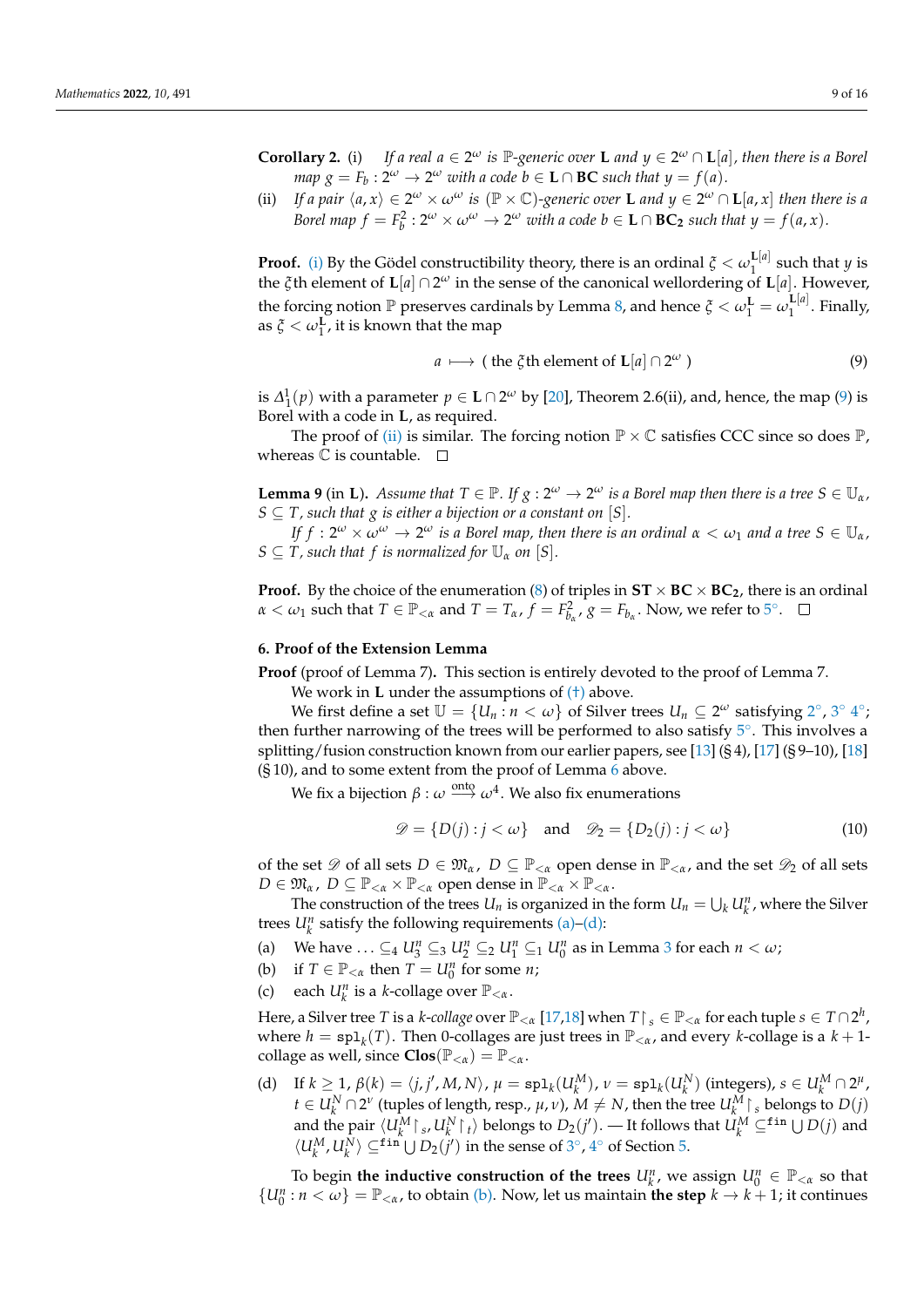simultaneously for all *n*. Thus, suppose that  $k < \omega$ , and all Silver trees  $U_k^n$ ,  $n < \omega$  are defined and are *<sup>k</sup>*-collages over P<*<sup>α</sup>* .

Let  $\beta(k) = \langle j, j', M, N \rangle$ . If  $N = M$ , then put  $U_{k+1}^n = U_k^n$  for all *n*.

Now, assume that  $M \neq N$ . Put  $U_{k+1}^n = U_k^n$  for all  $n \notin \{M, N\}$ .

It takes more effort to define  $U_{k+1}^M$  and  $U_{k+1}^N$ . Let  $\mu = \text{spl}_{k+1}(U_k^M)$ ,  $\nu = \text{spl}_{k+1}(U_k^N)$ . To begin with, we input  $U_{k+1}^M := U_k^M$  and  $U_{k+1}^N := U_k^N$ . These  $k+1$ -collages are the initial values for the trees  $U_{k+1}^M$  and  $U_{k+1}^N$ , to be  $C_{k+1}$ -shrunk in a finite number of substeps (within the step  $k \to k + 1$ ), each substep corresponding to a pair of tuples  $s \in U_k^M \cap 2^\mu$ and  $t \in U_k^N \cap 2^\nu$ .

 $\mu \in \mathcal{U}_k^M$   $\mu \in \mathcal{U}_{k+1}^M \cap 2^{\mu}$ ,  $t \in \mathcal{U}_{k+1}^N \cap 2^{\nu}$  be the first such pair. The trees  $\mathcal{U}_{k+1}^M \upharpoonright s$ ,  $U_{k+1}^N\restriction_t$  belong to  $\mathbb{P}_{<\alpha}$  as  $U_{k+1}^M$ ,  $U_{k+1}^N$  are  $k+1$ -collages over  $\mathbb{P}_{<\alpha}$ . Therefore, by the open density there exist trees  $A, B \in D(j)$  such that the pair  $\langle U_{k+1}^M \upharpoonright_s, U_{k+1}^N \upharpoonright_t \rangle$  belongs to  $D_2(j')$ and  $A \subseteq U_{k+1}^M \upharpoonright_s$ ,  $B \subseteq U_{k+1}^N \upharpoonright_t$ . Now, Lemma [2](#page-3-2) gives us Silver trees  $S \subseteq_{k+1} U_k^M$  and *T* ⊆<sub>*k*+1</sub> *U*<sup>*N*</sup><sub>*k*</sub> satisfying *S*  $\restriction$ <sub>*s*</sub> ⊆ *A*, *T*  $\restriction$ <sub>*t*</sub> ⊆ *B*. Moreover, by Lemma [1,](#page-0-1) *S* and *T* still are *k* + 1collages over  $\mathbb{P}_{< \alpha}$  since  $\mathbb{P}_{< \alpha}$  is closed under shifts by construction. To conclude, we have defined  $k + 1$ -collages  $S, T$  over  $\mathbb{P}_{< \alpha}$ , satisfying  $S \subseteq_{k+1} U_{k+1}^M$ ,  $T \subseteq_{k+1} U_{k+1}^N$ ,  $S \upharpoonright_s \in D(j)$ ,  $T\upharpoonright_t E D(j)$ , and  $\langle S\upharpoonright_s, T\upharpoonright_t \rangle E D_2(j')$ . We reassign the "new"  $U_{k+1}^M$  and  $U_{k+1}^N$  to be equal to resp. *S*, *T*.

Applying this ⊆*k*+<sup>1</sup> -shrinking procedure consecutively for all pairs of tuples  $s \in U_k^M \cap 2^\mu$  and  $t \in U_k^N \cap 2^\nu$  , we eventually (after finitely many substeps according to the number of all such pairs) obtain a pair of  $k + 1$ -collages  $U_{k+1}^M \subseteq_{k+1} U_k^M$  and  $U_{k+1}^N \subseteq_{k+1} U_k^N$ <br>over  $\mathbb{P}_{\leq \alpha}$ , such that for every pair of tuples  $s \in U_k^M \cap 2^{\mu}$  and  $t \in U_k^N \cap 2^{\nu}$ , we have  $U_{k+1}^M \upharpoonright_s \in D(j)$  and  $\langle U_{k+1}^M \upharpoonright_s, U_{k+1}^N \upharpoonright_t \rangle \in D_2(j')$ , so conditions [\(c\)](#page-8-6) and [\(d\)](#page-8-4) are satisfied.

Having defined, in **L**, a system of Silver trees  $U_k^n$  satisfying [\(a\)–](#page-8-3)[\(d\),](#page-8-4) we then put  $U_n = \bigcap_k U_k^N$  for all *n*. Those are Silver trees by Lemma [3.](#page-3-1) The collection  $U_\alpha := \{U_n :$  $n < \omega$ } satisfies [2](#page-7-2)° of Section [5](#page-6-0) by [\(b\).](#page-8-5)

To check condition [3](#page-7-4)<sup>°</sup> of Section [5,](#page-6-0) let  $D \in \mathfrak{M}_{\alpha}$ ,  $D \subseteq \mathbb{P}_{<\alpha}$  be dense in  $\mathbb{P}_{<\alpha}$ , and  $U \in \mathbb{U}_{\alpha}$ . We can w.l.o.g. assume that *D* is open dense; if not, then replace *T* by  $D' =$  ${S \in \mathbb{P}_{< \alpha} : \exists T \in D (S \subseteq T)}$ . Then,  $D = D(j)$  for some *j*, and  $U = U_M$  for some *M* by construction. Now, consider any index *k* such that  $\beta(k) = \langle M, N, j, j' \rangle$  for *M*, *j* as above and any *N*, *j'*. Then, we have  $U = U_M \subseteq U_k^M$  by construction, and  $U_k^M \subseteq$ <sup>fin</sup>  $\bigcup D$  by [\(d\),](#page-8-4) thus,  $U \subseteq^{\texttt{fin}} \bigcup D$ , as required.

Condition  $4^\circ$  $4^\circ$  is verified similarly.

It remains to somewhat shrink all trees  $U_n$  to also fulfill  $5^\circ$  $5^\circ$ . We still work in L.

Recall that an enumeration  $ST \times BC \times BC_2 = \{\langle T_{\xi}, b_{\xi}, c_{\xi}\rangle : \xi < \omega_1\}$ , parameter-free definable in  $\mathbf{L}_{\omega_1}$ , is fixed by [\(8\)](#page-7-10) in Section [5.](#page-6-0) We suppose that the tree  $T_\alpha$  belongs to  $\mathbb{P}_{<\alpha}$ . (If not, then we are not concerned about [5](#page-7-6)°.) Consider, according to [2](#page-7-2)°, a tree  $U = U_M \in U_a$ satisfying  $T \subseteq T_\alpha$ . Using Corollary [1](#page-4-5) and Lemma [5](#page-4-6) in Section [3,](#page-3-3) and Lemma [6,](#page-5-0) we shrink each tree  $U_n \in U_\alpha$  to a tree  $U'_n \in ST$ ,  $U' \subseteq U$ , so that the function  $F^2_{b_\alpha}$  is normalized on  $U'_M$  for  $\mathbb{U}' = \{U'_n : n < \omega\}$  and  $F_{c_\alpha}$  is continuous and either a bijection or a constant on  $[\hat{U}'_M]$ . Take  $\mathbb{U}'$  as the final  $\mathbb{U}_\alpha$  and  $\hat{T}'$  as  $U'_M$  to fulfill  $5^\circ$  $5^\circ$ .

## **7. The Model, Part I**

We use the product  $\mathbb{P} \times \mathbb{C}$  of the forcing notion  $\mathbb{P} \in L$  defined in Section [5](#page-6-0) and satisfying conditions  $1^{\circ}$  $1^{\circ}$  [–6](#page-7-1)<sup> $\circ$ </sup> as above, and the Cohen forcing, here in the form of  $\mathbb{C} = \omega^{<\omega}$ , to prove the following more explicit form of Theorem [1.](#page-1-0)

<span id="page-9-1"></span>**Theorem 2.** Let a pair of reals  $\langle a_0, x_0 \rangle$  be  $\mathbb{P} \times \mathbb{C}$ -generic over **L**. Then,

- <span id="page-9-0"></span>(i) *a*<sub>0</sub> *is not* **OD***, and, moreover*, **HOD** = **L** *in* **L**[ $a_0, x_0$ ];
- <span id="page-9-2"></span>(ii) *a*<sub>0</sub> *belongs to* **HNT***, and, moreover*,  $\mathbf{L}[a_0] \subseteq \mathbf{HNT}$  *in*  $\mathbf{L}[a_0, x_0]$ ;
- <span id="page-9-3"></span>(iii) *x*<sup>0</sup> *does not belong to* **HNT***, and, moreover,* **HNT**  $\subseteq$  **L**[*a*<sup>0</sup>] *in* **L**[*a*<sup>0</sup>, *x*<sup>0</sup>] .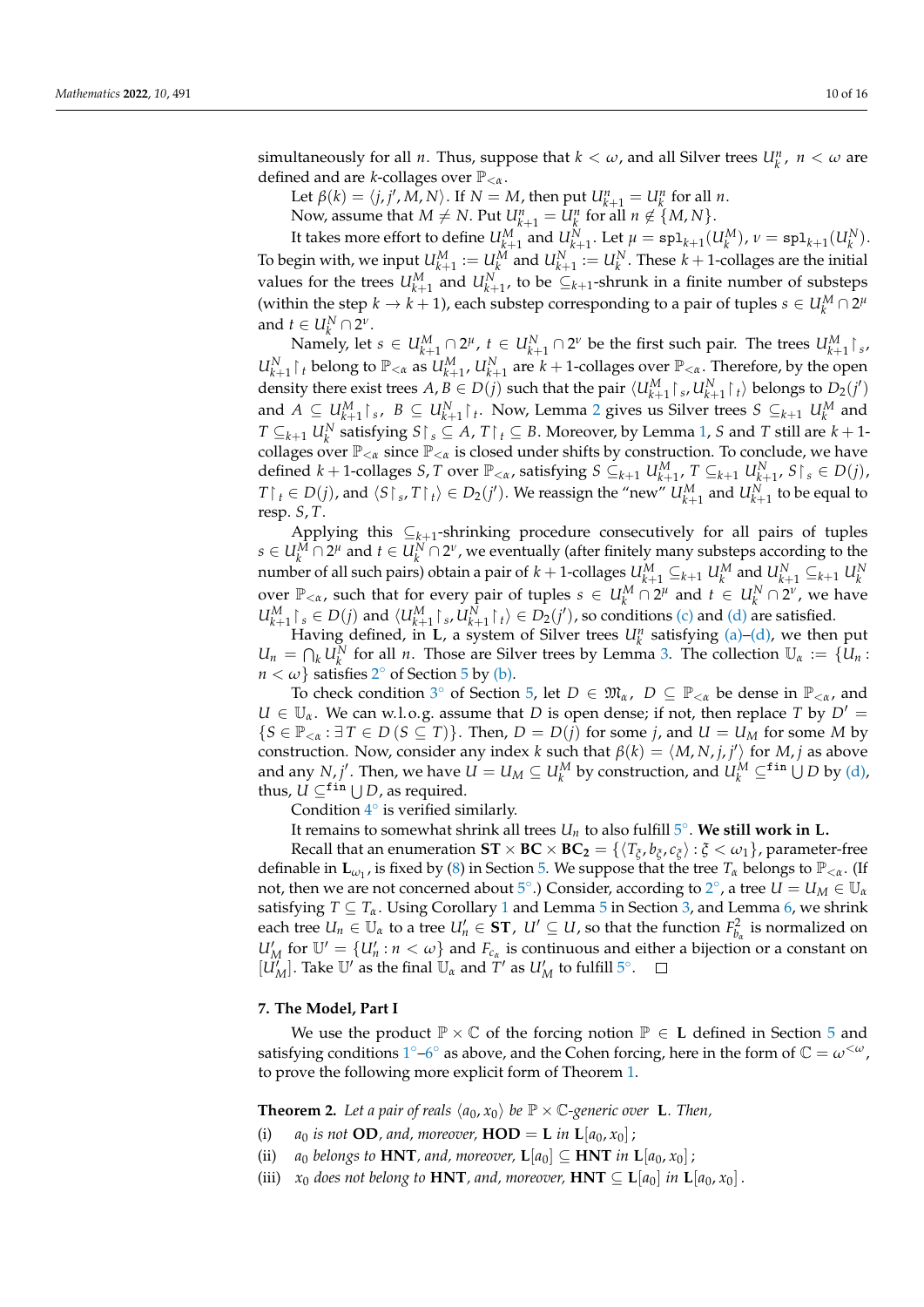We prove Claim [\(i\)](#page-9-0) of the Theorem [2](#page-9-1) in this section. The proof is based on several lemmas. According to the next lemma, it suffices to prove that  $\text{HOD} = \text{L}$  in  $\text{L}[a_0]$ .

<span id="page-10-4"></span> ${\bf Lemma ~10.}~~({\bf HOD})^{{\bf L}[a_0, x_0]} \subseteq ({\bf HOD})^{{\bf L}[a_0]}.$ 

**Proof.** By the product forcing theorem,  $x_0$  is a Cohen generic real over  $\mathbf{L}[a_0]$ . It follows by a standard argument based on the full homogeneity of the Cohen forcing C that if *H* ⊆ **Ord** is **OD** in  $L[a_0, x_0]$ , then  $H \in L[a_0]$  and  $H$  is **OD** in  $L[a_0]$ .

Now, prove the implication  $Y \in (HOD)^{\mathbf{L}[a_0,x_0]} \implies Y \in \mathbf{L} \wedge Y \in (HOD)^{\mathbf{L}[a_0]}$  by induction on the set-theoretic rank rk *x* of  $x \in L[a_0, x_0]$ . Since each set consists only of sets of strictly lower rank, it is sufficient to check that if a set  $H \in L[a_0, x_0]$  satisfies  $H\subseteq (\textbf{HOD})^{\textbf{L}[a_0]}$  and  $H\in \textbf{HOD}$  in  $\textbf{L}[a_0,x_0]$ , then  $H\in \textbf{L}[a_0$  and  $H\in (\textbf{OD})^{\textbf{L}[a_0]}$ . Here, we can assume that, in fact,  $H \subseteq \textbf{Ord}$ , since HOD allows an OD wellordering and hence an **OD** bijection onto **Ord**. However, in this case,  $H \in L[a_0]$  and H is **OD** in  $L[a_0]$  by the above, as required.  $\square$ 

<span id="page-10-0"></span>**Lemma 11** (Lemma 7.5 in [\[13\]](#page-14-11))**.** *a*<sup>0</sup> *is not* **OD** *in* **L**[*a*0]*.*

**Proof.** Suppose towards the contrary that  $a_0$  is **OD** in  $\mathbf{L}[a_0]$ . Yet,  $a_0$  is a P-generic real over **L**, so the contrary assumption is forced. In other words, there is a tree  $T \in \mathbb{P}$  with  $a_0 \in [T]$  and a formula  $\vartheta(x)$  with ordinal parameters, such that if  $a \in [T]$  is P-generic over **L** then *a* is the only real in **L**[*a*] satisfying  $\vartheta$ (*a*). Let *s* = stem(*T*). Then, the tuples *s* 0 and *s*  $\cap$  1 belong to *T*, and either *s* $\cap$ 0 ⊂ *a*<sub>0</sub> or *s* $\cap$ 1 ⊂ *a*<sub>0</sub>. Let, say, *s* $\cap$ 0 ⊂ *a*<sub>0</sub>. Let *n* = 1h(*s*) and  $\sigma = 0^n$  <sup>2</sup>, so that all three strings *s* <sup>2</sup>0, *s*<sup>2</sup>1, *σ* belong to  $2^{n+1}$ , and *s*<sup>2</sup>0 =  $\sigma \cdot (s$ <sup>2</sup>1). As the forcing  $\mathbb P$  is invariant under the action of  $\sigma$ , the real  $a_1 = \sigma \cdot a_0$  is  $\mathbb P$ -generic over **L**, and  $\sigma \cdot T = T$ . We conclude that it is true in  $\mathbf{L}[a_1] = \mathbf{L}[a_0]$  that  $a_1$  is still the only real in  $\mathbf{L}[a_1]$ satisfying  $\vartheta(a_1)$ . However, it is clear that  $a_1 \neq a_0!$   $\Box$ 

<span id="page-10-2"></span>**Lemma 12.** *If*  $b \in L[a_0] \setminus L$  *is a real, then b is not* **OD** *in*  $L[a_0]$ *.* 

**Proof.** It follows from Corollary [2](#page-0-1)[\(i\)](#page-7-8) that  $b = g(a_0)$  for some Borel function  $g = F_r : 2^{\omega} \rightarrow$ 2<sup>ω</sup> with a code  $r \in BC \cap L$ . Now, by Lemma [9,](#page-8-7) there is a tree  $S \in \mathbb{P}$  such that  $a_0 \in [S]$ and  $h = g \mid [S]$  is a bijection of a constant. If *h* is a bijection, then  $b \notin OD$  in  $\mathbf{L}[a_0]$  since otherwise  $a_0 = h^{-1}(b) \in$  **OD**, contrary to Lemma [11.](#page-10-0) If *h* is a constant, so that there is a real  $b_0 \in L \cap 2^{\omega}$  such that  $h(a) = b_0$  for all  $a \in [S]$ , then  $b = h(a_0) = c \in L$ , contrary to the choice of  $b$ .  $\Box$ 

<span id="page-10-3"></span>**Lemma 13.** *If*  $X \subseteq \textbf{Ord}$ ,  $X \in \textbf{L}[a_0] \setminus \textbf{L}$ , then X is not **OD** *in*  $\textbf{L}[a_0]$ *.* 

**Proof.** Suppose to the contrary that  $X \subseteq \textbf{Ord}$ ,  $X \in \textbf{L}[a_0] \setminus \textbf{L}$ , and *X* is **OD** in  $\textbf{L}[a_0]$ . Let *t* be a P-name for *X*. Then a condition  $T_0 \in \mathbb{P}$  (a Silver tree) P-forces

$$
t \in \mathbf{L}[a_0] \setminus \mathbf{L} \ \wedge \ t \in \mathbf{OD} \tag{11}
$$

over **L**. Say that *t* splits conditions  $S, T \in \mathbb{P}$  if there is an ordinal  $\gamma$  such that *S* forces  $\gamma \in t$ but *T* forces  $\gamma \notin t$  or vice versa; let  $\gamma_{ST}$  be the least such ordinal  $\gamma$ .

We claim that the set

$$
D = \{ \langle S, T \rangle : S, T \in \mathbb{P} \land S \cup T \subseteq T_0 \land t \text{ splits } S, T \} \in \mathbf{L}
$$
\n
$$
(12)
$$

is dense in  $\mathbb{P} \times \mathbb{P}$  above  $\langle T_0, T_0 \rangle$ . Indeed, let *S*, *T*  $\in \mathbb{P}$  be subtrees of *T*<sub>0</sub>. If *t* splits no stronger pair of trees  $S' \subseteq S$ ,  $T' \subseteq T$  in  $\mathbb{P}$ , then easily both *S* and *T* decide  $\gamma \in t$  for every ordinal  $\gamma$ , a contradiction with the choice of  $T_0$ . Thus, *D* is indeed dense.

<span id="page-10-1"></span>Let, in **L**,  $A \subseteq D$  be a maximal antichain; A is countable in **L** by Lemma [8,](#page-7-9) and hence the set  $W = \{\gamma_{ST} : \langle S, T \rangle \in A\} \in L$  is countable in L. We claim that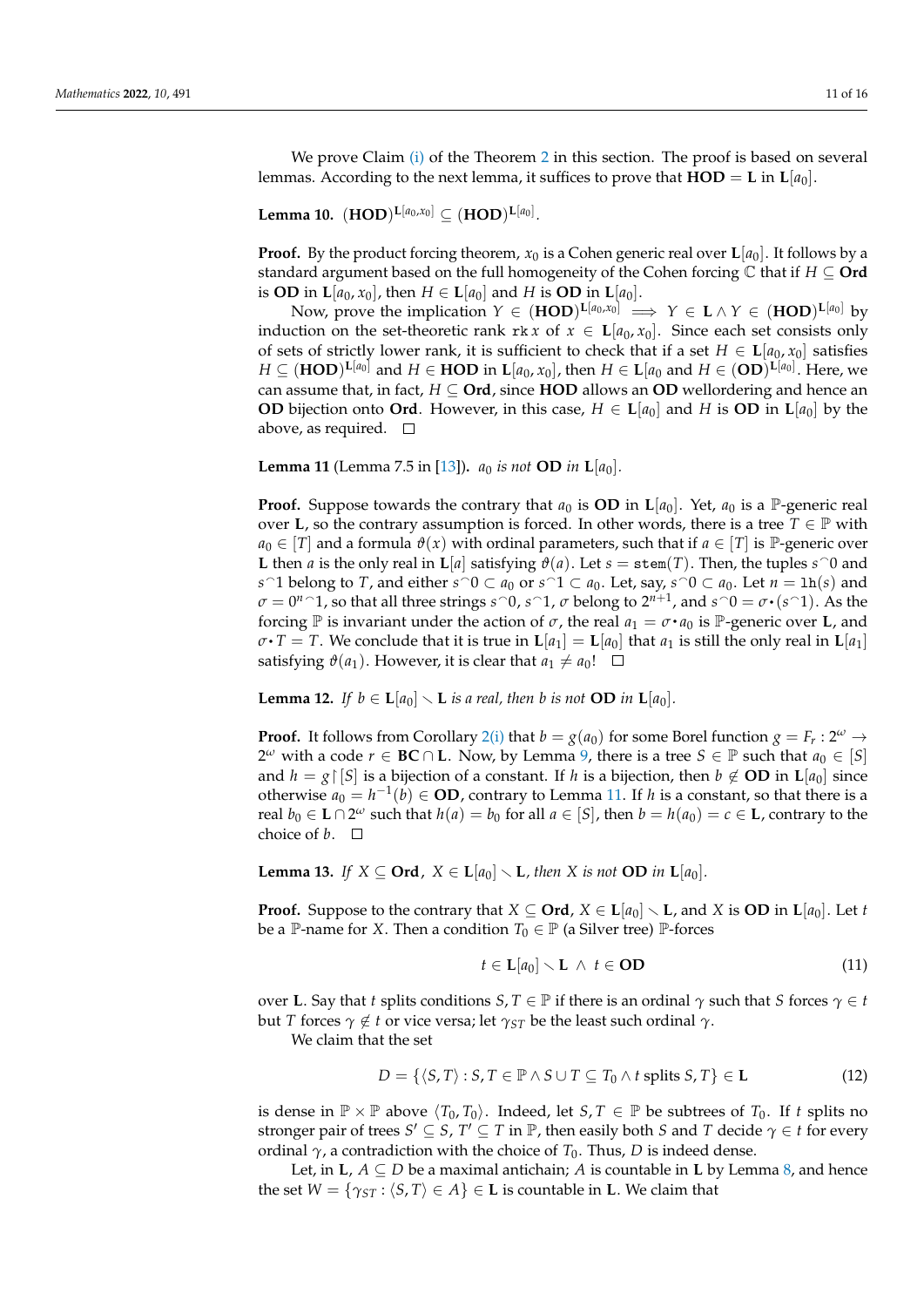( $\uparrow$ ) the intersection *b* = *X*  $\cap$  *W* does not belong to **L**.

Indeed, otherwise, there is a tree  $T_1 \in \mathbb{P}$ ,  $T_1 \subseteq T_0$ , which  $\mathbb{P}$ -forces that  $t \cap W = b$ . (The sets  $W, b \in L$  are identified with their names.)

By the countability of *A*, *W* there is an ordinal  $\alpha < \omega_1^{\mathbf{L}}$  such that  $A \subseteq \mathbb{P}_{<\alpha} \times \mathbb{P}_{<\alpha}$ ,  $T_1 \in \mathbb{P}_{\leq \alpha}$ , and  $W \subseteq \alpha$ . We can w.l.o.g. assume that  $A \in \mathfrak{M}_{\alpha}$ , for if not then we further increase *α* below  $\omega_1^{\mathbf{L}}$  accordingly. Let  $u = \text{stem}(T_1)$ . The trees  $T_{10} = T_1 \upharpoonright u \cap 0$  and  $T_{11} =$  $T_1 \upharpoonright_{u \cap 1}$  belong to  $\mathbb{P}_{< \alpha}$  along with  $T_1$ , and hence there are trees *U*,  $V \in \mathbb{U}_\alpha$  with  $U \subseteq T_{10}$ and  $\stackrel{\sim}{V}\subseteq T_{11}.$  Clearly,  $U\neq V$ , so that we have  $[U]\times [V]\subseteq \bigcup_{\langle U',V'\rangle\in A'}[U']\times [V']$  for a finite set  $A' \subseteq A$  by  $4^{\circ}$  $4^{\circ}$  of Section [5.](#page-6-0) Now, take reals  $a' \in [U]$  and  $a'' \in [V]$  both P-generic over **L**. Then, there is a pair of trees  $\langle U', V' \rangle \in A'$  such that  $a' \in [U']$  and  $a'' \in [V']$ . The interpretations  $X' = t[a']$  and  $X'' = t[a'']$  are then different on the ordinal  $\gamma = \gamma_{U'U''} \in W$ since  $A' \subseteq A \subseteq D$ . Thus, the restricted sets  $b' = X' \upharpoonright W$  and  $b'' = X'' \upharpoonright W$  differ from each other. In particular, at least one of  $b'$ ,  $b''$  is not equal to *b*. However,  $a'$ ,  $a'' \in [T_1]$  by construction, hence this contradicts the choice of  $T_1$  and completes the proof of  $(\ddagger)$ .

Recall that  $b \subseteq W$ , and  $W \in L$  is countable in L. It follows that *b* can be considered as a real, so we conclude that *b* is not **OD** in  $\mathbf{L}[a_0]$  by Lemma [12](#page-10-2) and ( $\ddagger$ ).

However,  $b = X \cap W$ , where *X* is **OD** and  $W \in L$ , hence *W* is **OD** in  $L[a_0]$  and *b* is **OD** in  $\mathbf{L}[a_0]$ . The contradiction obtained ends the proof.  $\square$  (Lemma [13](#page-10-3))

Now, Theorem [2](#page-9-1)[\(i\)](#page-9-0) immediately follows from Lemma [10](#page-10-4) and Lemma [13.](#page-10-3)

## <span id="page-11-0"></span>**8. The Model, Part II**

Here, we establish Claim [\(ii\)](#page-9-2) of Theorem [2.](#page-9-1) To prove  $L[a_0] \subseteq HNT$ , it suffices to show that  $a_0$  itself belongs to **HNT**, and then make use of the fact that by Gödel every set *z* ∈ **L**[ $a_0$ ] has the form *x* = *F*( $a_0$ ), where *F* is an **OD** function.

Further, to prove  $a_0 \in HNT$ , it suffices to check that the set

$$
E_{a_0} = \{b \in 2^{\omega} : \exists \sigma \in 2^{<\omega}(b = \sigma \cdot a_0)\}\tag{13}
$$

(which is a countable set) is an **OD** set in  $\mathbf{L}[a_0, x_0]$ . According to  $6^\circ$  $6^\circ$ , it suffices to establish the equality

<span id="page-11-1"></span>
$$
E_{a_0} = \bigcap_{\xi < \omega_1} \bigcup_{T \in \mathbb{P}_{\xi}} [T]. \tag{14}
$$

Note that every set  $\mathbb{P}_{\xi}$  is pre-dense in  $\mathbb{P}$ ; this follows from [3](#page-7-4) $^{\circ}$  and [5](#page-7-6) $^{\circ}$ , see, for example, Lemma 6.3 in [\[13\]](#page-14-11). This immediately implies  $a_0 \in \bigcup_{T \in \mathbb{P}_\xi}[T]$  for each  $\xi$ . Yet, all sets  $\mathbb{P}_\xi$  are invariant w.r. t. shifts by construction. Thus, we have the relation  $\subseteq$  in [\(14\)](#page-11-1).

To prove the inverse inclusion, assume that a real  $b \in 2^{\omega}$  belongs to the right-hand side of [\(14\)](#page-11-1) in  $\mathbf{L}[a_0, x_0]$ . It follows from Corollary [2](#page-0-1)[\(ii\)](#page-8-2) that  $b = g(a_0, x_0)$  for some Borel  $f$ unction  $g = F_q : 2^{\omega} \times \omega^{\omega} \to 2^{\omega}$  with a code  $q \in BC \cap L$ .

**Assume to the contrary that**  $b = g(a_0, x_0) \notin E_{a_0}$ .

Since  $x_0 \in \omega^\omega$  is a C-generic real over  $\mathbf{L}[a_0]$  by the forcing product theorem, this assumption is forced, so that there is a tuple  $u \in \mathbb{C} = \omega^{\lt \omega}$  such that

$$
f(a_0, x) \in \bigcap_{\xi < \omega_1} \bigcup_{T \in \mathbb{P}_{\xi}} [T] \setminus E_{a_0},\tag{15}
$$

whenever a real  $x \in \mathcal{N}_u$  is  $\mathbb{C}$ -generic over  $\mathbf{L}[a_0]$ . (Recall that  $\mathcal{N}_u = \{y \in \omega^\omega : u \subset y\}$ .) Let *H* be the canonical homomorphism of  $\omega^{\omega}$  onto  $\mathcal{N}_u$ . We input  $f(a, x) = g(a, H(x))$  for  $a \in 2^{\omega}$ ,  $x \in \omega^{\omega}$ . Note that *H* preserves the *C*-genericity, and hence

<span id="page-11-2"></span>
$$
f(a_0, x) \in \bigcap_{\xi < \omega_1} \bigcup_{T \in \mathbb{P}_{\xi}} [T] \setminus E_{a_0},\tag{16}
$$

whenever  $x \in \omega^{\omega}$  is  $\mathbb{C}$ -generic over  $\mathbf{L}[a_0]$ . Note that *f* also has a Borel code  $r \in BC$  in **L**, so that  $f = F_r$ .

It follows from Lemma [9](#page-8-7) that there is an ordinal  $\gamma < \omega_1$  and a tree  $S \in \mathbb{U}_{\gamma}$ , on which *f* is normalized for  $\mathbb{U}_{\gamma}$ , and which satisfies  $a_0 \in [S]$ . Normalization means that, in **L**,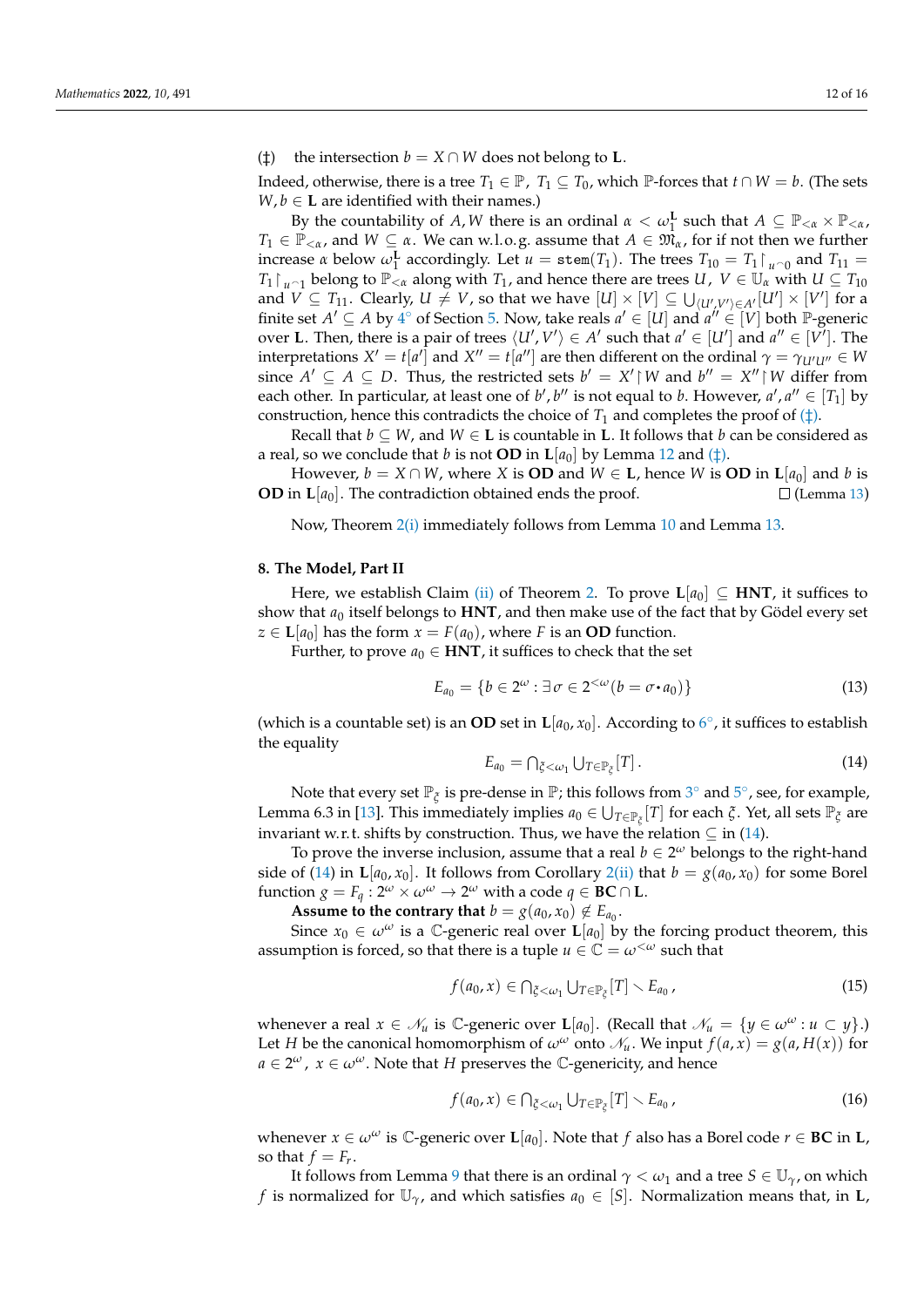there is a dense  $\mathbf{G}_{\delta}$  set  $X \subseteq \omega^{\omega}$  satisfying one of the two options of Definition [2.](#page-4-4) Consider a real  $z \in \omega^\omega \cap L$  (a  $G_\delta$ *-code* for  $X$  in  $L$ ) such that  $X = X_z = \bigcap_k \bigcup_{z(2^k \cdot 3^j) = 1} \mathscr{N}_{w_j}$ , where  $2^{<\omega} = \{w_j : j < \omega\}$  is a fixed recursive enumeration of tuples.

*Case 1*: there are tuples  $v \in \omega^{\langle \omega \rangle}$ ,  $\sigma \in 2^{\langle \omega \rangle}$ , such that  $f(a, x) = \sigma \cdot a$  for all points *a* ∈ [*S*] and *x* ∈  $N_v$  ∩ *X*. In other words, it is true in **L** that

$$
\forall a \in [S] \forall x \in \mathcal{N}_v \cap X_z \ (f(a, x) = \sigma \cdot a). \tag{17}
$$

However, this formula is absolute by the Shoenfield theorem, so it is also true in  $\mathbf{L}[a_0, x_0]$ . Take  $a = a_0$  (recall:  $a_0 \in [S]$ ) and any real  $x \in \mathcal{N}_v$ , C-generic over  $\mathbf{L}[a_0]$ . Then,  $x \in X_z$ , because  $X_z$  is a dense  $G_\delta$  set with a code from **L**. Thus  $f(a_0, x) = \sigma \cdot a_0 \in E_{a_0}$ , which contradicts [\(16\)](#page-11-2).

*Case 2*:  $f(a, x) \notin \bigcup_{\sigma \in 2 \le \omega \wedge U \in \mathbb{U}_\gamma} \sigma \cdot [U]$  for all  $a \in [S]$  and  $x \in X$ . By the definition of  $\mathbb{P}_\gamma$ ,  $\ddot{\phantom{0}}$ this implies  $f(a, x) \notin \bigcup_{T \in \mathbb{P}_\gamma}[T]$  for all  $a \in [S]$  and  $x \in X$ , and this again contradicts [\(16\)](#page-11-2) for  $a = a_0$ .

The resulting contradiction in both cases refutes the contrary assumption above and completes the proof of Claim [\(ii\)](#page-9-2) of Theorem [2.](#page-9-1)

## <span id="page-12-0"></span>**9. The Model, Part III**

Here, we prove Claim [\(iii\)](#page-9-3) of Theorem [2.](#page-9-1) We make use of the following result that belongs to a series of results on countable and Borel **OD** sets in Cohen and some other generic extensions in [\[14\]](#page-14-12).

<span id="page-12-1"></span>**Lemma 14.** *Let*  $x \in \omega^{\omega}$  *be Cohen-generic over a set universe* **V**. *Then, it holds in*  $V[x]$  *that if*  $Z \subseteq 2^\omega$  *is a countable*  $\bf{OD}$  *set then*  $Z \in \bf{V}.$  *More generally, if*  $q \in 2^\omega$  *in*  $\bf{V}$  *, then it holds in*  $\bf{V}[x]$ *that if*  $Z \subseteq 2^\omega$  *is a countable*  $\mathbf{OD}(q)$  *set then*  $Z \in \mathbf{V}$ *.* 

**Proof.** The pure **OD** case is Theorem 1.1 in [\[14\]](#page-14-12). The proof of the general case does not differ, *q* is present in the flow of arguments as a passive parameter.  $\Box$ 

Lemma [14](#page-12-1) admits the following extension for the case  $V = L[a]$ . Here,  $OD(a)$  naturally means sets definable by a formula containing *a* and ordinals as parameters.

<span id="page-12-3"></span>**Corollary 3.** Assume that  $a \in 2^\omega$ , and a real  $x \in \omega^\omega$  is Cohen-generic over **L**[a]. Then, it holds *in*  $\mathbf{L}[a, x]$  *that if*  $X \in \mathbf{L}[a]$  *and*  $A \subseteq 2^X$  *is a countable*  $\mathbf{OD}(a)$  *set then*  $A \subseteq \mathbf{L}$ *.* 

**Proof.** As the Cohen forcing  $\mathbb{C} = \omega^{\langle \omega \rangle}$  is countable, there is a set  $Y \subseteq X$ ,  $Y \in L[a]$ , countable in **L**[*a*] and such that if  $f \neq g$  belong to  $2^X$ , then  $f(x) \neq g(x)$  for some  $x \in Y$ . Then, *Y* is countable and **OD**(*a*) in **L**[*a*, *x*], so the *projection*  $B = \{f | Y : f \in A\}$  of the set *A* will also be countable and  $OD(a)$  in  $L[a, x]$ . We have  $B \in L[a]$  by Lemma [14.](#page-12-1) (The set *Y* here can be identified with  $\omega$ .) Hence, each  $w \in B$  is  $OD(a)$  in  $L[a, x]$ .

However, if  $f \in A$  and  $w = f \upharpoonright Y$ , then  $w \in B$ , hence  $w$  is  $OD(a)$  in  $L[a, x]$  by the above. Moreover, by the choice of  $Y$ , it holds in  $\mathbf{L}[a, x]$  that  $f$  is the only element in  $A$ satisfying  $f \upharpoonright Y = w$ . Therefore,  $f \in OD(a)$  in  $L[a, x]$ . We conclude that  $f \in L[a]$ .  $\square$ 

**Proof** (Claim [\(iii\)](#page-9-3) of Theorem [2\)](#page-9-1). We prove an even stronger claim

<span id="page-12-2"></span>
$$
x \in \text{HNT}(a_0) \implies x \in \text{L}[a_0] \tag{18}
$$

in  $\mathbf{L}[a_0, x_0]$  by induction on the set-theoretic rank rk *x* of sets  $x \in \mathbf{L}[a_0, x_0]$ . Here,  $\text{HNT}(a_0)$ naturally means all sets hereditarily  $NT(a_0)$ , the latter means all elements of countable sets in  $OD(a_0)$ .

Since each set consists only of sets of strictly lower rank, to prove [\(18\)](#page-12-2), it is sufficient to check that if a set *H* ∈ **L**[*a*<sub>0</sub>, *x*<sub>0</sub>] satisfies *H* ⊆ **L**[*a*<sub>0</sub>] and *H* ∈ **HNT**(*a*<sub>0</sub>) in **L**[*a*<sub>0</sub>, *x*<sub>0</sub>], then *H* ∈ **L**[*a*<sub>0</sub>]. Here, we can assume that in fact *H* ⊆ **Ord**, since **L**[*a*<sub>0</sub>] allows an **OD**(*a*<sub>0</sub>)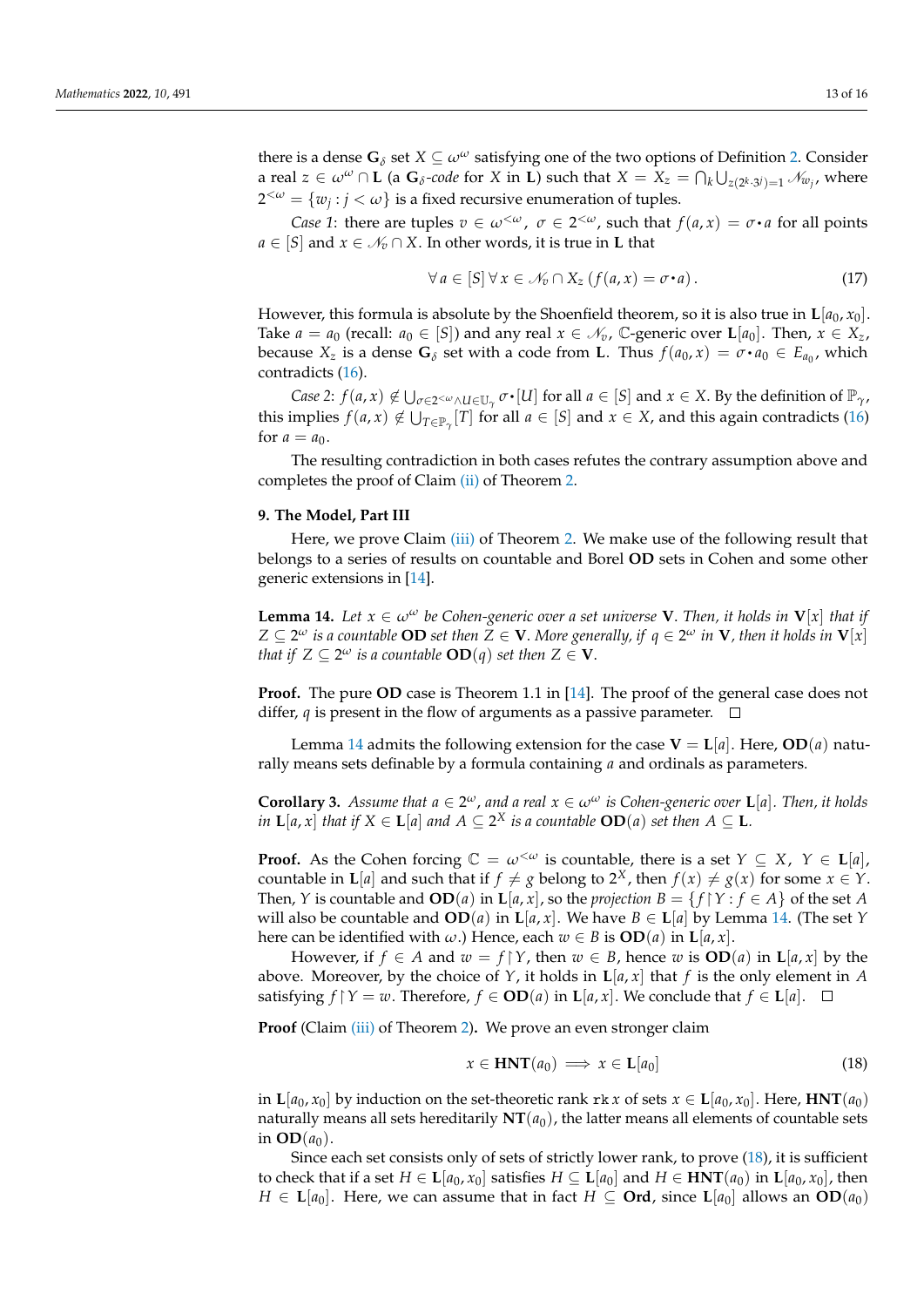wellordering. Thus, let  $H \subseteq \lambda \in \mathbf{Ord}$ . Additionally, since  $H \in \mathbf{HNT}(a_0)$ , we have, in  $\mathbf{L}[a_0, x_0]$ , a countable  $OD(a_0)$  set  $A \subseteq \mathcal{P}(\lambda)$  containing *H*. However,  $A \in \mathbf{L}[a_0]$  by Corollary [3.](#page-12-3) This implies  $H \in L[a_0]$  as required.  $\Box$ 

This ends the proof of Theorem [2](#page-9-1) as a whole and the proof of Theorem [1.](#page-1-0)

#### **10. Conclusions and Discussion**

In this study, different descriptive set theoretic and forcing tools are employed to define a generic extension of **L** in which the class **HNT** of all hereditarily nontypical sets is a model of **ZFC** (not merely **ZF**), separated from the class **HOD** of all hereditarily nontypical sets and from the universe **V** of all sets by the strict double inequality **HOD**  $\subsetneq$  **HNT**  $\subsetneq$  **V**. This is the content of our main result, Theorem [1,](#page-1-0) and this solves a problem proposed in [\[9\]](#page-14-7). This result demonstrates that the class **HNT** has its own merits and deserves further special study.

As for possible applications, this research can facilitate the ongoing research of different aspects of definability in modern set theory. Let us briefly present three such lines of research.

1. Tzouvaras [\[9\]](#page-14-7) and Fuchs [\[7\]](#page-14-5) (in terms of blurry definability) pursued a more general approach to nontypical sets. Namely, if *κ* is a cardinal, then let **NT***<sup>κ</sup>* (*κ*-nontypical sets) contain all sets *x* which belong to ordinal definable sets *Y* of cardinality card  $Y < \kappa$ . Accordingly, let **HNT***<sup>κ</sup>* (hereditarily *κ*-nontypical sets) contain all sets *x* satisfying TC(*x*) ⊆  $NT_{\kappa}$ , as usual. Then,  $HNT = HNT_{\omega_1}$ , of course, whereas  $HNT_{\omega}$  coincides with the class **HOA** of hereditarily algebraically definable sets in [\[6\]](#page-14-4) and **HNT**<sup>2</sup> coincides with hereditarily ordinal definable sets as in Section [1](#page-0-2) above. All classes **HNT***<sup>ξ</sup>* satisfy **ZF**, and we obviously have

$$
\text{HOD} = \text{HNT}_2 \subseteq \text{HOA} = \text{HNT}_\omega \subseteq \text{HNT} = \text{HNT}_{\omega_1} \subseteq \text{HNT}_\kappa \subseteq \text{HNT}_\lambda \tag{19}
$$

for  $\omega_1 < \kappa < \lambda$ . This naturally leads to the following questions considered in [\[7](#page-14-5)[,9\]](#page-14-7):

- (1) characterize cardinals  $\lambda$  satisfying  $\bigcup_{\kappa < \lambda} HNT_{\kappa} \subsetneq HNT_{\lambda}$  strictly;
- (2) find out what forms of the axiom of choice are true in **HNT***<sup>κ</sup>* for different *κ*;
- (3) investigate the nature of classes **HNT***<sup>κ</sup>* in different generic models and large cardinal models.

2. Another model, in which **HNT** is strictly between **HOD** and the universe but does not satisfy the axiom of choice unlike the model if Theorem [1,](#page-1-0) was introduced in [\[22\]](#page-15-1). It was briefly considered in [\[7,](#page-14-5)[9\]](#page-14-7) in the context of nontypical sets. This model extends **L** by an infinite sequence  $b = \langle b_n \rangle_{n < \omega}$  of reals  $a_n \in 2^\omega$  generic in the sense of the Jensen forcing [\[21\]](#page-15-0), so that it is true in **L**[*b*] that the whole countable set  $B = \{b_n : n < \omega\}$  of those reals is a lightface  $\Pi_2^1$ , hence **OD**, set that has no **OD** elements. In particular, as noted in [\[9\]](#page-14-7), each  $b_n$  belongs to **HNT**  $\setminus$  **HOD**, thus **HOD**  $\subsetneq$  **HNT** in such a model **L**[*b*]. On the other hand, the generic sequence *b* itself does not belong to **HNT** in **L**[*b*] [\[7\]](#page-14-5), so that **HNT** is a prover subclass of the set universe in **L**[*b*]. Yet the principal flaw of such a model **L**[*b*] is that its class **HNTL**[*b*] fails to satisfy the axiom of choice **AC** (unlike the class  $HNT^{L[a,x]} = L[a]$  of the model defined for Theorem [1\)](#page-1-0). Thus,  $L[b]$  is a less worthy solution of Problem [1](#page-1-1) in the Introduction.

3. Recall that if *x* is a Cohen real over **L**, then **HNT** = **L** in  $L[x]$  by Lemma [14.](#page-12-1) The following problem highlights another aspect of non-typicality in Cohen extensions.

**Problem 2.** *Is it true in generic extensions of* **L** *by a single Cohen generic real that a countable* **OD** *set of any kind necessarily consists only of* **OD** *elements, and hence* **NT** = **OD** *holds?*

This is open even for finite **OD** sets. A more advanced techniques for studying Cohen extensions as in this paper (Section [9\)](#page-12-0) or in [\[23\]](#page-15-2) could be useful here.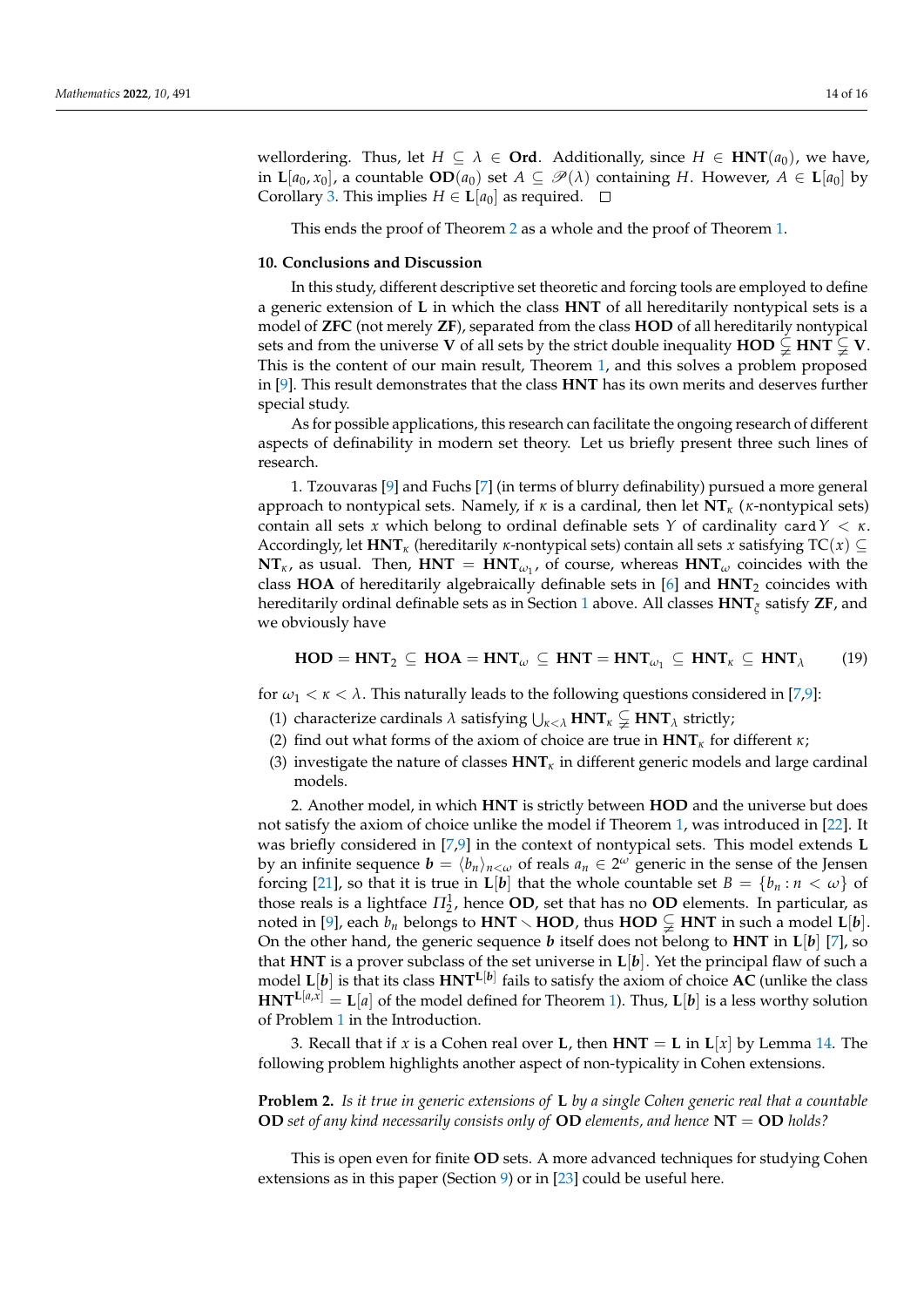Furthermore, it is not that obvious to expect the *positive* answer. Indeed, the problem solves in the negative for Sacks and some other generic extensions even for *pairs*. For instance, if *x* is a Sacks-generic real over **L** then it is true in  $\mathbf{L}[x]$  that there is an **OD** unordered pair  $\{X, Y\}$  of sets of reals  $X, Y \subseteq \mathscr{P}(2^{\omega})$  such that  $X, Y$  themselves are non-**OD** sets. See [\[24\]](#page-15-3) for a proof of this rather surprising result originally by Solovay.

4. It would be interesting to give any substantial treatment of topics related to definability (including ordinal definable and nontypical sets) in the frameworks of alternative set theories like recently introduced finitely supported mathematics **FSM** [\[25\]](#page-15-4) or more classical and well-known **ZFA** with atoms [\[16\]](#page-14-14) (Chapter 7), [\[26\]](#page-15-5) (Chapter 7).

**Author Contributions:** Conceptualization, V.K. and V.L.; methodology, V.K. and V.L.; validation, V.K.; formal analysis, V.K. and V.L.; investigation, V.K. and V.L.; writing original draft preparation, V.K.; writing review and editing, V.K. and V.L.; project administration, V.L.; funding acquisition, V.L. All authors have read and agreed to the published version of the manuscript.

**Funding:** This research received no external funding.

**Institutional Review Board Statement:** Not applicable.

**Informed Consent Statement:** Not applicable.

**Data Availability Statement:** Not applicable. The study did not report any data.

**Acknowledgments:** We thank the anonymous reviewers for their thorough review and highly appreciate the comments and suggestions, which significantly contributed to improving the quality of the publication.

**Conflicts of Interest:** The authors declare no conflict of interest.

## **References**

- <span id="page-14-0"></span>1. Jech, T. *Set Theory*, The Third Millennium Revised and Expanded ed.; Springer: Berlin/Heidelberg, Germany; New York, NY, USA, 2003; pp. xiii + 769. [\[CrossRef\]](http://doi.org/10.1007/3-540-44761-X)
- <span id="page-14-1"></span>2. Kunen, K. *Set Theory*; *Studies in Logic: Mathematical Logic and Foundations*; College Publications: London, UK, 2011; Volume 34, pp. viii  $+401$ .
- <span id="page-14-2"></span>3. Myhill, J.; Scott, D. Ordinal definability. In *Axiomatic Set Theory Proceedings Symposium Pure Mathematics Part I*; American Mathematical Society: Providence, RI, USA, 1971; Volume 13, pp. 271–278.
- <span id="page-14-3"></span>4. Fuchs, G.; Gitman, V.; Hamkins, J.D. Ehrenfeucht's lemma in set theory. *Notre Dame J. Formal Logic* **2018**, *59*, 355–370. [\[CrossRef\]](http://dx.doi.org/10.1215/00294527-2018-0007)
- 5. Groszek, M.J.; Hamkins, J.D. The implicitly constructible universe. *J. Symb. Log.* **2019**, *84*, 1403–1421. [\[CrossRef\]](http://dx.doi.org/10.1017/jsl.2018.57)
- <span id="page-14-4"></span>6. Hamkins, J.D.; Leahy, C. Algebraicity and implicit definability in set theory. *Notre Dame J. Formal Logic* **2016**, *57*, 431–439. [\[CrossRef\]](http://dx.doi.org/10.1215/00294527-3542326)
- <span id="page-14-5"></span>7. Fuchs, G. Blurry definability. *Mathematics* 2021, *preprint*. [\[CrossRef\]](http://dx.doi.org/10.3390/math10030452)
- <span id="page-14-6"></span>8. Tzouvaras, A. Russell's typicality as another randomness notion. *Math. Log. Q.* **2020**, *66*, 355–365. [\[CrossRef\]](http://dx.doi.org/10.1002/malq.202000038)
- <span id="page-14-7"></span>9. Tzouvaras, A. Typicality á la Russell in Set Theory. ResearchGate Preprint. To appear in *Notre Dame J. Form. Logic*. May 2021, p. 14. Available online: [https://www.researchgate.net/publication/351358980\\_Typicality\\_a\\_la\\_Russell\\_in\\_set\\_theory](https://www.researchgate.net/publication/351358980_Typicality_a_la_Russell_in_set_theory) (accessed on 23 December 2021).
- <span id="page-14-8"></span>10. Lambalgen, M. The axiomatization of randomness. *J. Symb. Log.* **1990**, *55*, 1143–1167. [\[CrossRef\]](http://dx.doi.org/10.2307/2274480)
- <span id="page-14-9"></span>11. Antos, C.; Friedman, S.D.; Honzik, R.; Ternullo, C. (Eds.) *The Hyperuniverse Project and Maximality*; Birkhäuser: Cham, Switzerland, 2018; pp. xi + 270.
- <span id="page-14-10"></span>12. Bartoszyński, T.; Judah, H. *Set Theory: On the Structure of the Real Line*; A. K. Peters Ltd.: Wellesley, MA, USA, 1995; pp. ix + 546.
- <span id="page-14-11"></span>13. Kanovei, V.; Lyubetsky, V. A definable *E*<sup>0</sup> class containing no definable elements. *Arch. Math. Logic* **2015**, *54*, 711–723. [\[CrossRef\]](http://dx.doi.org/10.1007/s00153-015-0436-9)
- <span id="page-14-12"></span>14. Kanovei, V.; Lyubetsky, V. Countable OD sets of reals belong to the ground model. *Arch. Math. Logic* **2018**, *57*, 285–298. [\[CrossRef\]](http://dx.doi.org/10.1007/s00153-017-0569-0)
- <span id="page-14-13"></span>15. Kechris, A.S. *Classical Descriptive Set Theory*; Springer: New York, NY, USA, 1995; pp. xx + 402.
- <span id="page-14-14"></span>16. Halbeisen, L.J. *Combinatorial Set Theory. With a Gentle Introduction To Forcing*, 2nd ed.; Springer: Cham, Switzerland, 2017; pp. xvi + 594.
- <span id="page-14-15"></span>17. Kanovei, V.; Lyubetsky, V. Non-uniformizable sets of second projective level with countable cross-sections in the form of Vitali classes. *Izv. Math.* **2018**, *82*, 61–90. [\[CrossRef\]](http://dx.doi.org/10.1070/IM8521)
- <span id="page-14-16"></span>18. Kanovei, V.; Lyubetsky, V. Definable E<sub>0</sub> classes at arbitrary projective levels. Ann. Pure Appl. Logic 2018, 169, 851–871. [\[CrossRef\]](http://dx.doi.org/10.1016/j.apal.2018.04.006)
- <span id="page-14-17"></span>19. Solovay, R.M. A model of set-theory in which every set of reals is Lebesgue measurable. *Ann. Math.* **1970**, *92*, 1–56. [\[CrossRef\]](http://dx.doi.org/10.2307/1970696)
- <span id="page-14-18"></span>20. Kanovei, V.; Lyubetsky, V. On some classical problems in descriptive set theory. *Russ. Math. Surv.* **2003**, *58*, 839–927. [\[CrossRef\]](http://dx.doi.org/10.1070/RM2003v058n05ABEH000666)